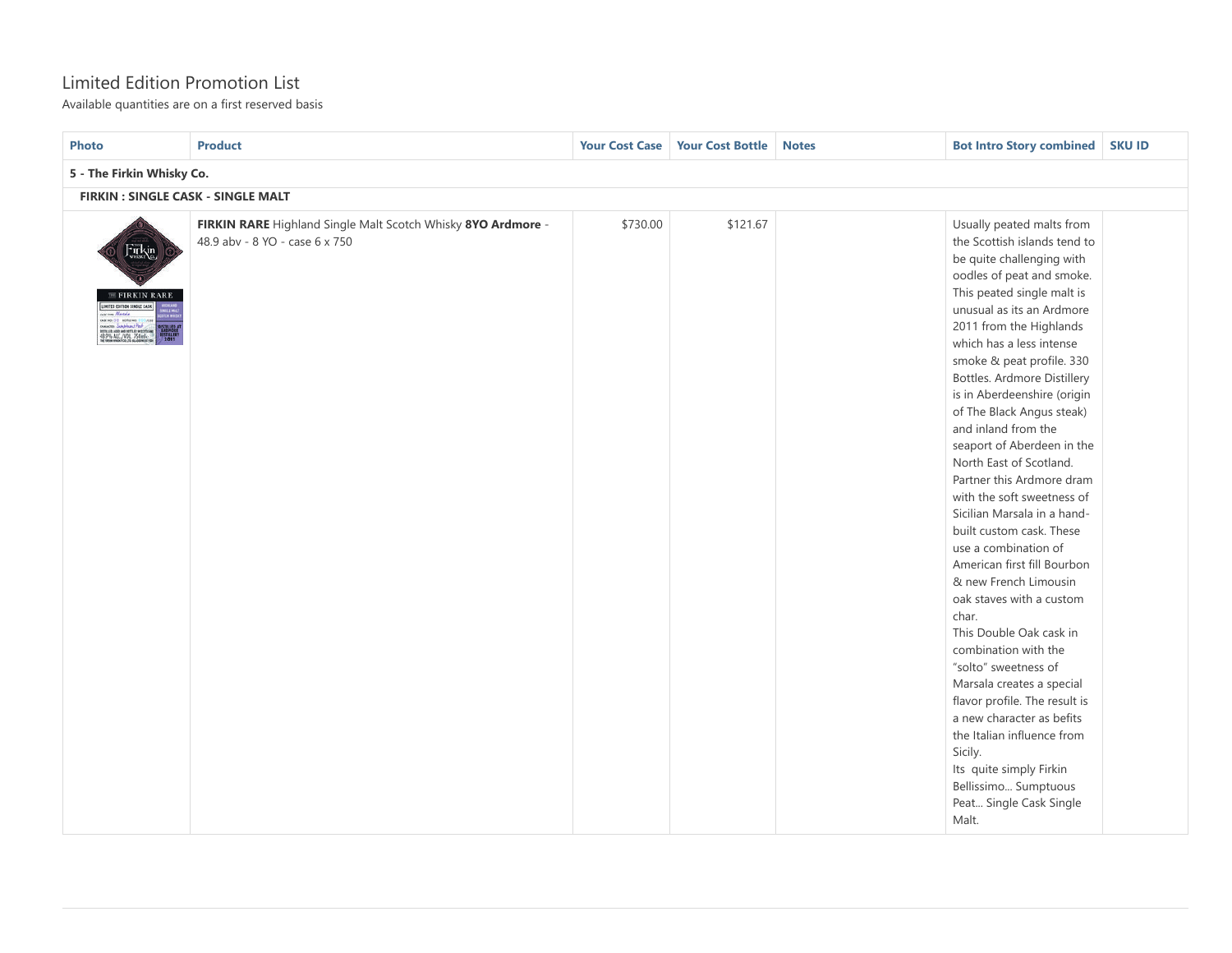| Photo                                                                                                                                                                   | <b>Product</b>                                                                                    | <b>Your Cost Case</b> | <b>Your Cost Bottle</b> | <b>Notes</b> | <b>Bot Intro Story combined</b>                                                                                                                                                                                                                                                                                                                                                                                                                                                                                                                                                                                                                                                                                                                                                                                                                                                                                                                                                                                                                                                                              | <b>SKU ID</b> |
|-------------------------------------------------------------------------------------------------------------------------------------------------------------------------|---------------------------------------------------------------------------------------------------|-----------------------|-------------------------|--------------|--------------------------------------------------------------------------------------------------------------------------------------------------------------------------------------------------------------------------------------------------------------------------------------------------------------------------------------------------------------------------------------------------------------------------------------------------------------------------------------------------------------------------------------------------------------------------------------------------------------------------------------------------------------------------------------------------------------------------------------------------------------------------------------------------------------------------------------------------------------------------------------------------------------------------------------------------------------------------------------------------------------------------------------------------------------------------------------------------------------|---------------|
| Firkin<br>$\overline{\rm me}$ FIRKIN 49<br>LIMITED EDITION SINGLE CASK<br><b>DISTILLED A<br/>TALIBARDIN</b><br>DISTILLERY<br>2011<br>BETTLER ARE AND RETTLER IN SCREAME | FIRKIN 49 Highland Single Malt Scotch Whisky 8YO Tullabardine -<br>48.9 abv - 8 YO - case 6 x 750 | \$730.00              | \$121.67                |              | Take a 2011 Tullibardine<br>matured in a first-fill<br>Bourbon barrel which is a<br>pretty good dram and<br>transform it into really<br>outstanding whisky Firkin<br>49. 330 Bottles.<br>Tullibardine Distillery was<br>founded in 1949 (by<br>chance, the same year as<br>the Firkin Founder) stands<br>at the gateway to the<br>Highlands close by the<br>Ochil Hills about 50 miles<br>north west of Edinburgh.<br>Softer and somewhat<br>creamier, this Tullibardine<br>dram is paired with a<br>unique combination of 2<br>styles of Spanish Sherry, a<br>nutty Amontillado and a<br>rich Oloroso in a hand-<br>built custom cask. These<br>use a combination of<br>American first fill Bourbon<br>& new French Limousin<br>oak staves with a custom<br>char.<br>This Double Oak cask<br>regime in combination<br>with the Spanish Sherries<br>creates a special flavor<br>profile. The result is a<br>stunning new take on<br>Tullibardine which is a<br>great combination of<br>creamy malt, nuttiness and<br>richness.<br>In a word, Lip-smacking<br>delicious Firkin 49 Single<br>Cask Single Malt. |               |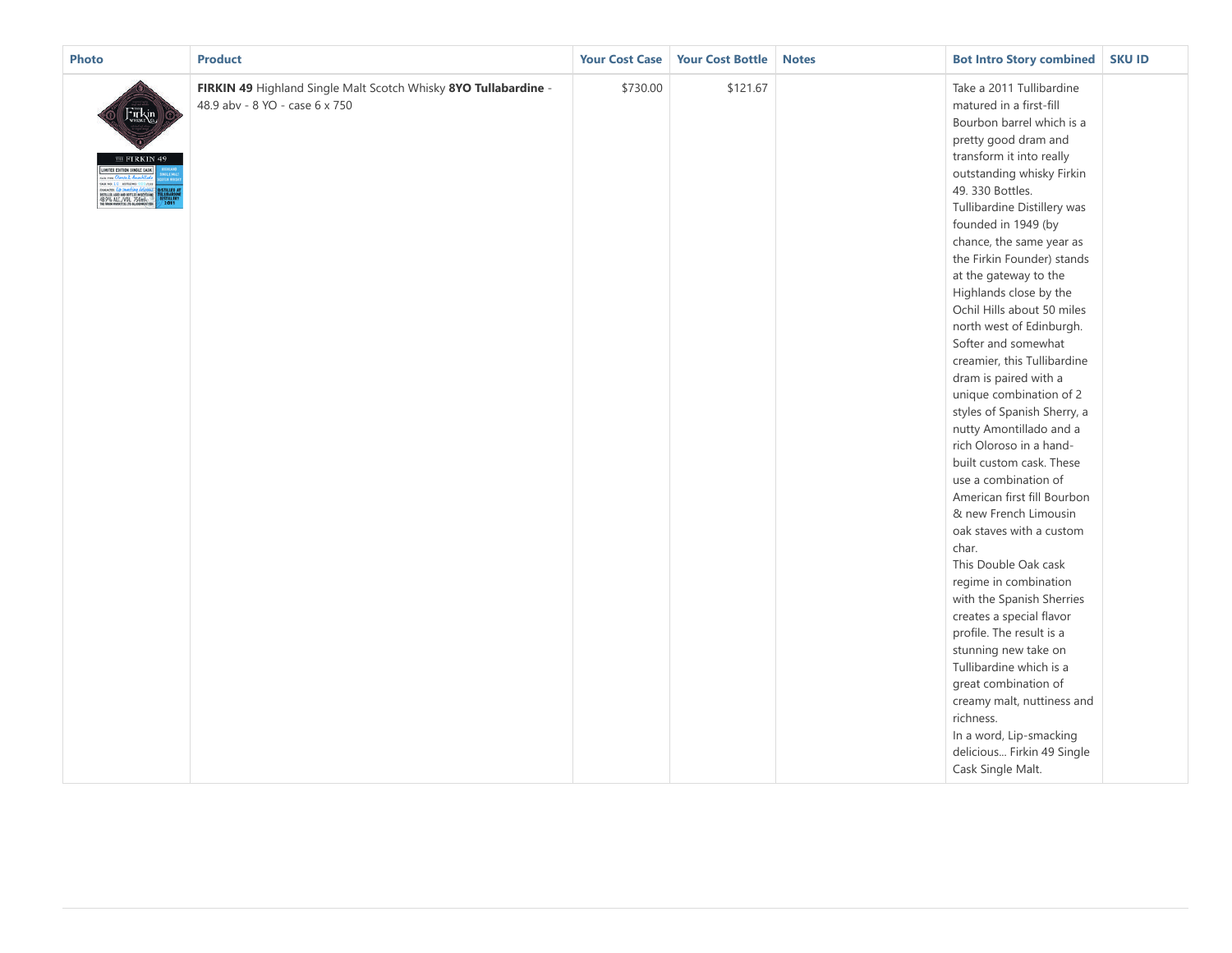| Photo                                                                                       | <b>Product</b>                                                                          | <b>Your Cost Case</b> | <b>Your Cost Bottle</b> | <b>Notes</b> | <b>Bot Intro Story combined</b>                                                                                                                                                                                                                                                                                                                                                                                                                                                                                                                                                                                                                                                                                                                                                                                                                                                                                                     | <b>SKU ID</b> |
|---------------------------------------------------------------------------------------------|-----------------------------------------------------------------------------------------|-----------------------|-------------------------|--------------|-------------------------------------------------------------------------------------------------------------------------------------------------------------------------------------------------------------------------------------------------------------------------------------------------------------------------------------------------------------------------------------------------------------------------------------------------------------------------------------------------------------------------------------------------------------------------------------------------------------------------------------------------------------------------------------------------------------------------------------------------------------------------------------------------------------------------------------------------------------------------------------------------------------------------------------|---------------|
| Firkin<br>$\overline{\text{m}}$ FIRKIN ISLAY<br>LIMITED EDITION SINGLE CASK<br>acom Marsala | FIRKIN ISLAY Single Malt Scotch Whisky 7YO Caol Ila - 48.9 abv - 7<br>YO - case 6 x 750 | \$730.00              | \$121.67                |              | The Isle of Islay lies off the<br>west coast of Scotland and<br>is the home of big, smokey<br>peaty whiskies. The Caol<br>Isla distillery (pronounced<br>Kel-Ila) on the north east<br>tip of the island with<br>majestic sea views, is one<br>of the finest Islay<br>distilleries. 330 Bottles.<br>Fuse the peaty smokiness<br>of a classic Caol Isla 2012<br>with the Muscat grape<br>sweetness of Marsala and<br>mature in a hand-built<br>custom cask which uses a<br>combination of American<br>first fill Bourbon & new<br>French Limousin oak<br>staves with a custom char.<br>This Double Oak cask in<br>combination with the<br>Marsala creates a special<br>flavor profile - the original<br>peat "full on character" is<br>mellowed and softened<br>over time resulting in a<br>new take on a this classic<br>Islay whisky.<br>In a word, Refined Peat &<br>Smoke another Firkin<br>Original Single Cask<br>Single Malt. |               |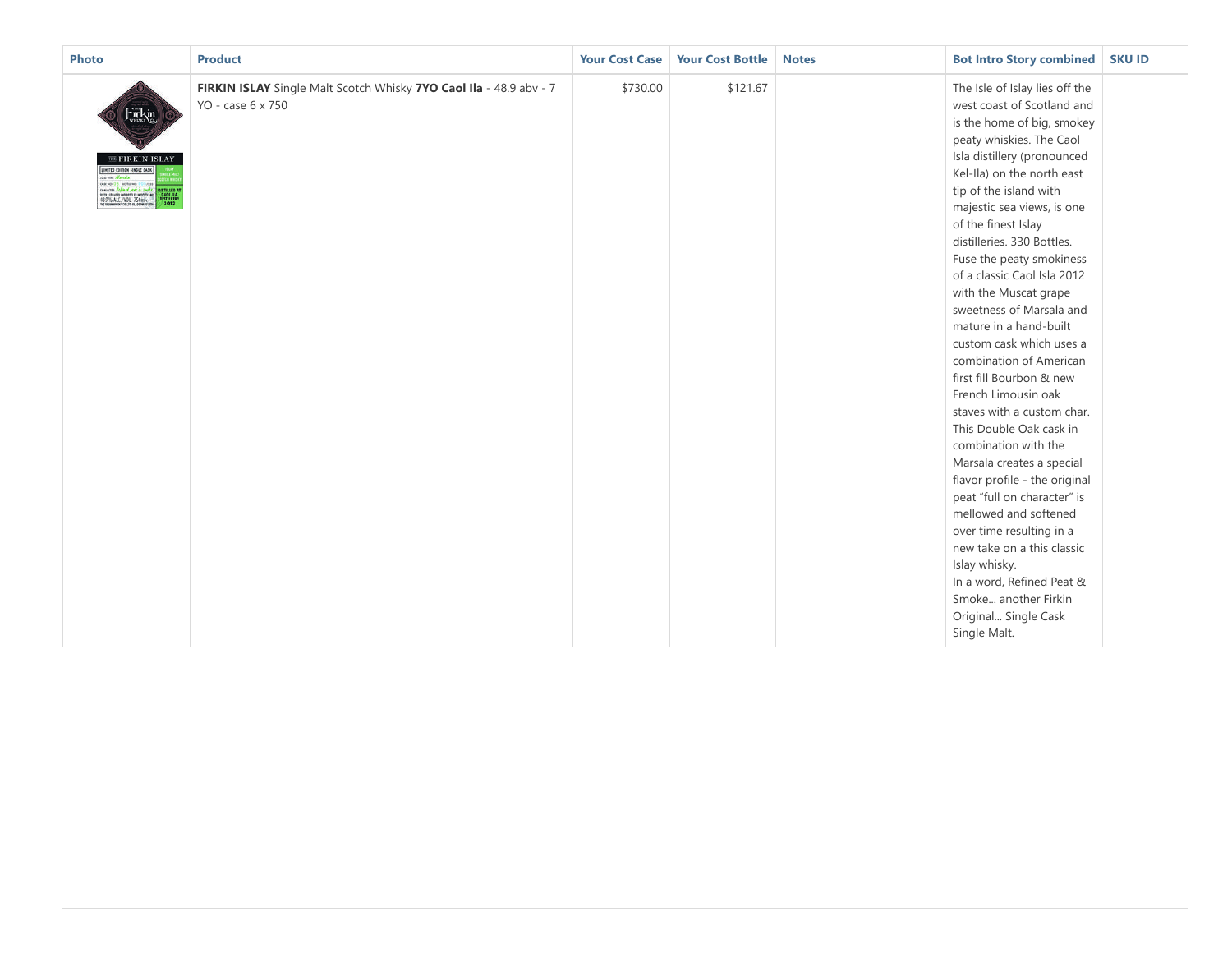| Photo                                                                                                                                                                                                                                                                                           | <b>Product</b>                                                                                               | <b>Your Cost Case</b> | <b>Your Cost Bottle</b> | <b>Notes</b> | <b>Bot Intro Story combined</b>                                                                                                                                                                                                                                                                                                                                                                                                                                                                                                                                                                                                                                                                                                                                                                                                                                                                                                                                                                                         | <b>SKU ID</b> |
|-------------------------------------------------------------------------------------------------------------------------------------------------------------------------------------------------------------------------------------------------------------------------------------------------|--------------------------------------------------------------------------------------------------------------|-----------------------|-------------------------|--------------|-------------------------------------------------------------------------------------------------------------------------------------------------------------------------------------------------------------------------------------------------------------------------------------------------------------------------------------------------------------------------------------------------------------------------------------------------------------------------------------------------------------------------------------------------------------------------------------------------------------------------------------------------------------------------------------------------------------------------------------------------------------------------------------------------------------------------------------------------------------------------------------------------------------------------------------------------------------------------------------------------------------------------|---------------|
| Firkin<br>$\overline{\text{m}}$ FIRKIN TEN<br>LIMITED EDITION SINGLE CASK<br>is so 03 aimzie<br><b>DISTRILED AT<br/>BRACKLA<br/>DISTRILERY</b><br>2008<br>dinancius <i>Educións d'Armes</i><br>Hetlija are no hetlija in kentare<br>18.9% ALC_VOL_750mL++<br>Hetrikon herre ea la algregisterne | FIRKIN TEN Highland Single Malt Scotch Whisky 10YO Royal<br><b>Brackla</b> - 48.9 abv - 10 YO - case 6 x 750 | \$730.00              | \$121.67                |              | This is a classy journey.<br>Begin with a barrel of 2008<br>from one of only 2 Royal<br>Distilleries in Scotland,<br>Royal Brackla in the<br>Northern Highlands, close<br>to Cawdor Castle made<br>famous in Shakespeare's<br>Macbeth. 330 Bottles. Both<br>Royal & somewhat<br>eccentric, as personified by<br>company director Walter<br>C. Newbigging. Clearly well<br>connected as good old<br>King Billy (William IV) gave<br>them Royal status in 1838.<br>Marry this classy Highland<br>dram with the tangy, spicy<br>richness of Madeira Wine<br>and mature in a hand-built<br>custom oak cask. These<br>use a combination of<br>American first fill Bourbon<br>& new French Limousin<br>oak staves with a custom<br>char.<br>This Double Oak cask in<br>combination with the spicy<br>richness of Madeira<br>creates a special flavor<br>profile. What emerges is<br>rich, creamy and a tad<br>spicy.<br>As befits Royalty, this really<br>is Bodacious Elegance<br>Firkin Royalty Single Cask<br>Single Malt. |               |

## **6 - Stock International**

## **Hammerhead Single Malt Whisky**

| <b>HAMMERHEAD WHISKY 30 YO</b> - 51.2 abv - 30 YO - case $3 \times 750$ | \$1,400.00 | \$466.67 | This 30 year old whisky is  |  |
|-------------------------------------------------------------------------|------------|----------|-----------------------------|--|
|                                                                         |            |          | being released to celebrate |  |
|                                                                         |            |          | the 30th anniversary of the |  |
|                                                                         |            |          | Velvet Revolution. The      |  |
|                                                                         |            |          | Velvet Revolution was the   |  |
|                                                                         |            |          | non-violent transition of   |  |
|                                                                         |            |          | power in what was then      |  |
|                                                                         |            |          |                             |  |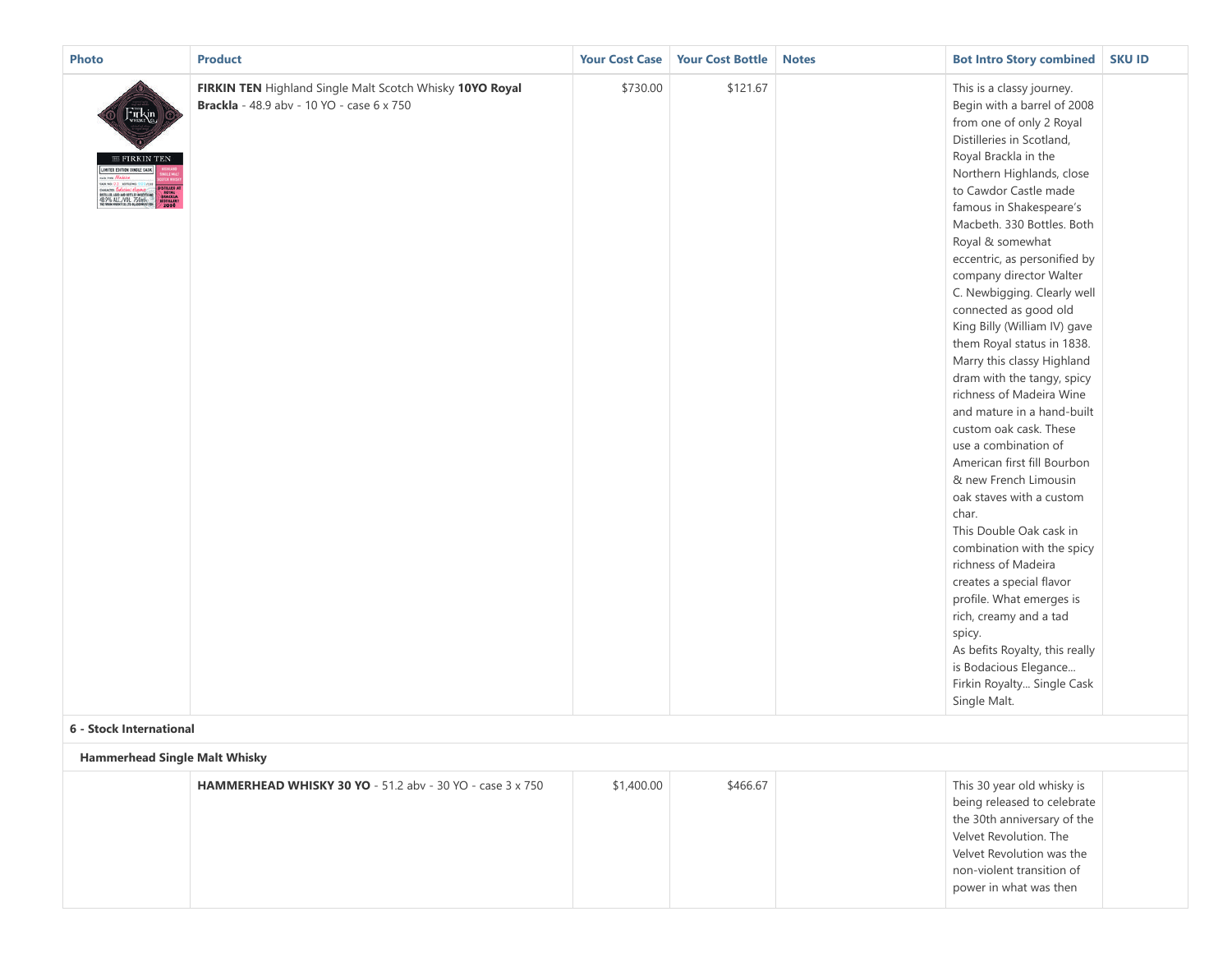| Phot |                        | <b>Product</b> | <b>Your Cost Case</b> | <b>Your Cost Bottle</b> | <b>Notes</b> | <b>Bot Intro Story combined</b>                                                                                                                                                                                                                                                                                                                                                                                                                                                                                                                                                                                                                                                                                                                                                                                         | <b>SKU ID</b> |
|------|------------------------|----------------|-----------------------|-------------------------|--------------|-------------------------------------------------------------------------------------------------------------------------------------------------------------------------------------------------------------------------------------------------------------------------------------------------------------------------------------------------------------------------------------------------------------------------------------------------------------------------------------------------------------------------------------------------------------------------------------------------------------------------------------------------------------------------------------------------------------------------------------------------------------------------------------------------------------------------|---------------|
|      | 畔<br>L<br>80<br>$\sim$ |                |                       |                         |              | Czechoslovakia, occurring<br>from 17 November to 29<br>December 1989. This<br>became the end of 41<br>years of one-party<br>rule.Even though the<br>barley was 100% Czech<br>and the water used in<br>production was from the<br>Bohemia region, the<br>biggest struggle was the<br>peat that originated from<br>the Czech region. At the<br>time, it was almost<br>impossible to find a peat<br>of the desired quality,<br>therefore a Scottish peat<br>was imported with great<br>effort during closed trade<br>times.<br><b>PURE PROVENANCE -</b><br>Whilst crafting Hammer<br>Head, we use crystal clear<br>water rich in iron and<br>minerals from a Bohemian<br>region, which positively<br>influences the final liquid<br>taste and overall<br>experience in a way that<br>only true whisky lovers will<br>note. |               |
|      |                        |                |                       |                         |              |                                                                                                                                                                                                                                                                                                                                                                                                                                                                                                                                                                                                                                                                                                                                                                                                                         |               |
|      |                        |                |                       |                         |              | Much of the taste<br>originates from our oak<br>barrels, left to rest in a<br>sleepy picturesque<br>distillery. The stillness and<br>fresh air in Pradlo, far away<br>from the tumult of the city,<br>enrich the flavour of<br>Hammer Head.                                                                                                                                                                                                                                                                                                                                                                                                                                                                                                                                                                             |               |
|      |                        |                |                       |                         |              | <b>DISTILLERS -</b><br>Back in 1989, Vaclav Sitner<br>was our Master Distiller. At<br>that same time, Kristina<br>Demelova worked<br>alongside Vaclav to learn<br>about his craftsmanship<br>and expertise. Today,<br>Kristina Demelova has                                                                                                                                                                                                                                                                                                                                                                                                                                                                                                                                                                             |               |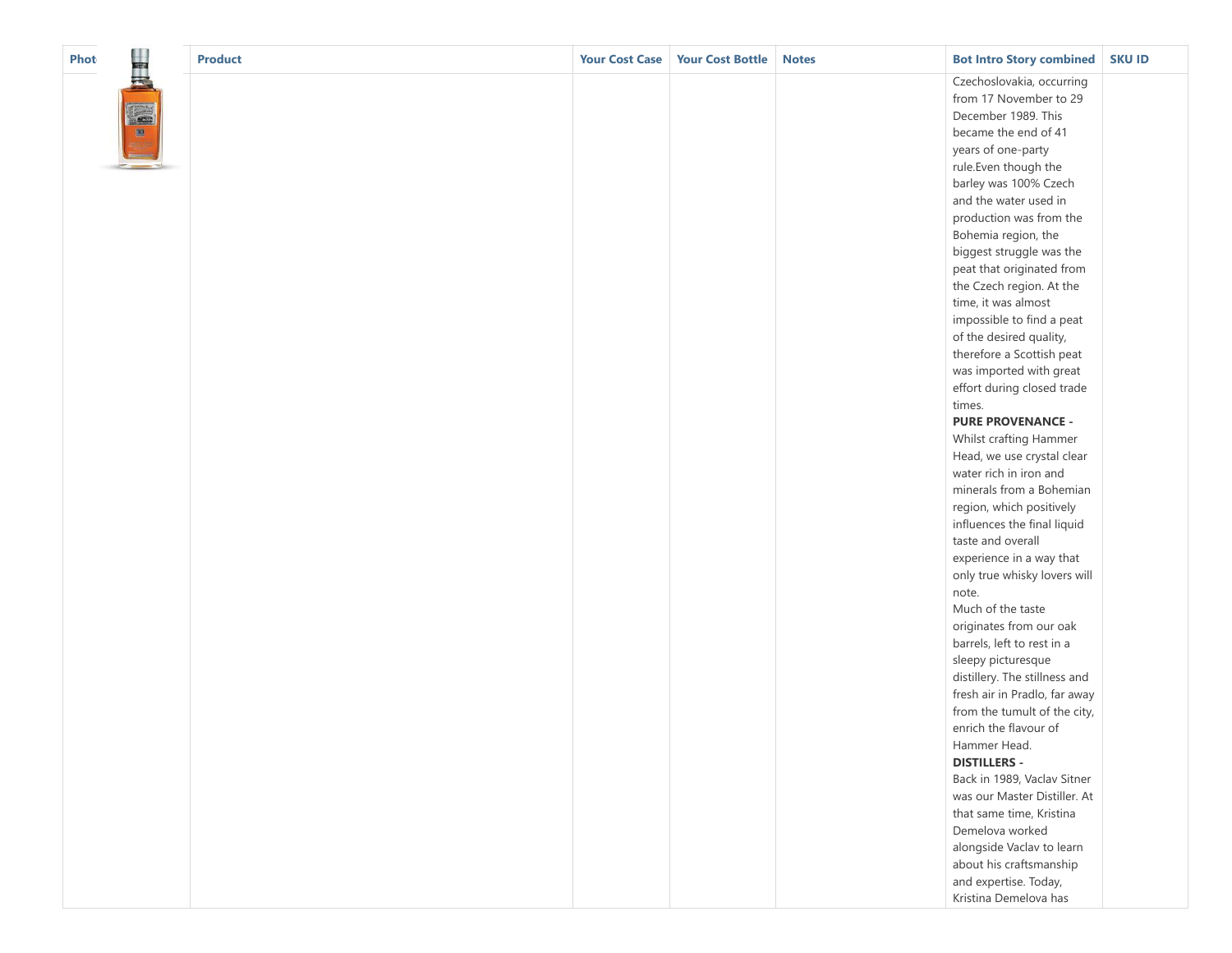| <b>Photo</b>                    | <b>Product</b>                                                            | <b>Your Cost Case</b> | <b>Your Cost Bottle</b> | <b>Notes</b> | <b>Bot Intro Story combined</b>                                                                                                                                                                                                                                                                                                                                                                         | <b>SKU ID</b> |
|---------------------------------|---------------------------------------------------------------------------|-----------------------|-------------------------|--------------|---------------------------------------------------------------------------------------------------------------------------------------------------------------------------------------------------------------------------------------------------------------------------------------------------------------------------------------------------------------------------------------------------------|---------------|
|                                 |                                                                           |                       |                         |              | proudly taken on the role<br>of Master Distiller, always<br>controlling the quality and<br>the expression of<br>Hammer Head whilst<br>passionately guarding the<br>knowledge of Czech single<br>malt whisky production.<br>That same passion runs<br>through the family, as her<br>father was the first Master<br>Distiller for Hammer Head<br>and the person who<br>passed the knowledge to<br>Vaclav. |               |
| 6 - Tin Shed Distilling Company |                                                                           |                       |                         |              |                                                                                                                                                                                                                                                                                                                                                                                                         |               |
|                                 | <b>INIQUITY Australian Single Malt Whisky</b>                             |                       |                         |              |                                                                                                                                                                                                                                                                                                                                                                                                         |               |
| $\frac{1}{2}$<br><b>Sc</b>      | <b>AUSTRALIAN SINGLE MALT WHISKY#10 - 46.0 abv - YO - case 6 x</b><br>750 | \$1,350.00            | \$225.00                |              | Provenance : American<br>Oak - Port Casks<br>Disgracefully easy drinking,<br>but far too challenging for<br>a beginner's dram.                                                                                                                                                                                                                                                                          |               |

**5 - 359 Spirit Purveyors**

**Rhumb Runner Rum**

 $\frac{1}{2}$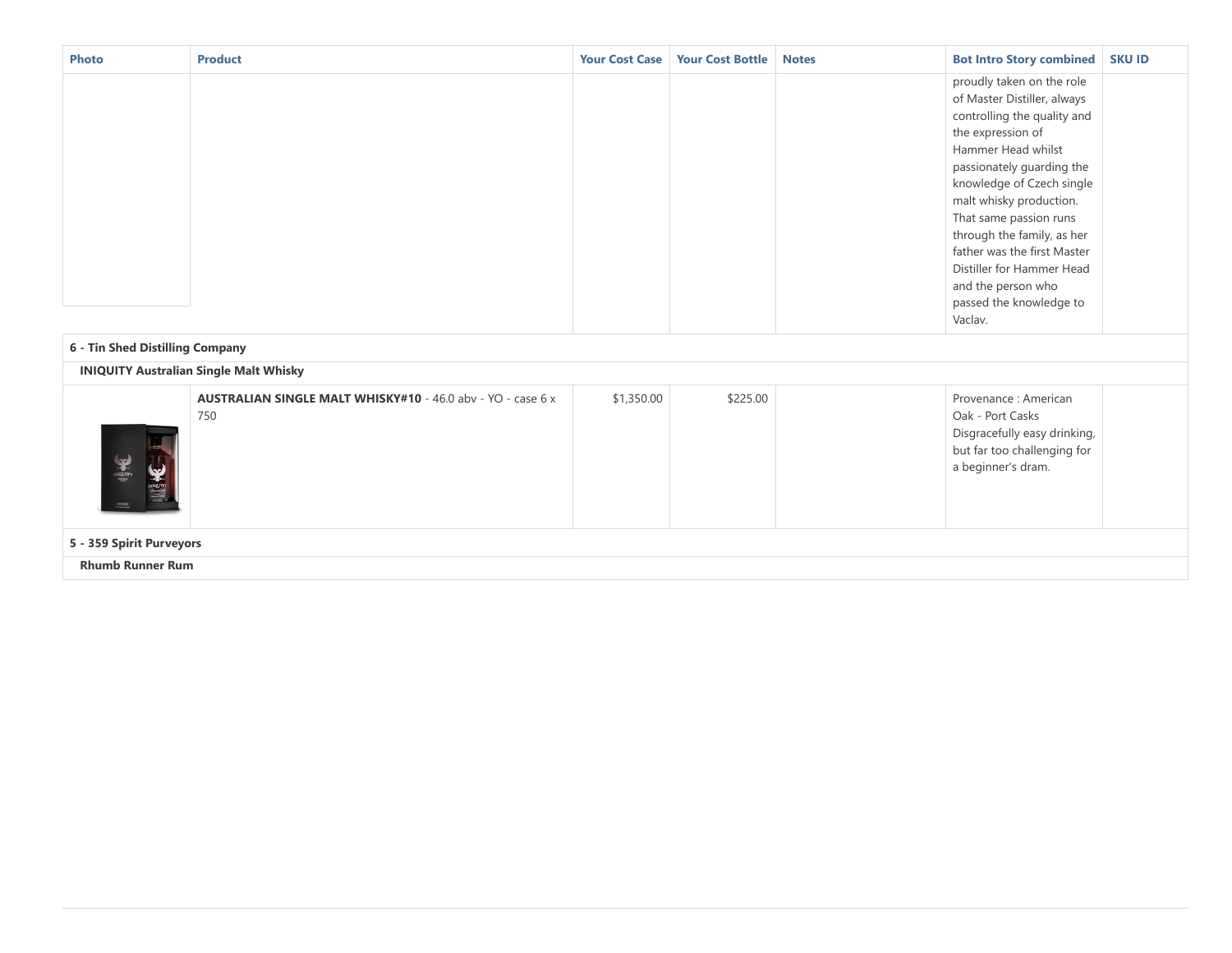| <b>Photo</b>                                                  | <b>Product</b>                                                                  | <b>Your Cost Case</b> | <b>Your Cost Bottle</b> | <b>Notes</b> | <b>Bot Intro Story combined</b>                                                                                                                                                                                                                                                                                                                                                                                                                                                                                                                                                                               | <b>SKU ID</b> |
|---------------------------------------------------------------|---------------------------------------------------------------------------------|-----------------------|-------------------------|--------------|---------------------------------------------------------------------------------------------------------------------------------------------------------------------------------------------------------------------------------------------------------------------------------------------------------------------------------------------------------------------------------------------------------------------------------------------------------------------------------------------------------------------------------------------------------------------------------------------------------------|---------------|
| <u>LEONS RUNNEL</u>                                           | <b>MONYMUSK 11 YO - Jamaica Rum - 67.0 abv - 11 YO - case 6 x 750</b>           | \$750.00              | \$125.00                |              | Our own cask selected and<br>bottled. Very limited<br>release -only 225 bottles<br>worldwide. This Collector<br>Cask Series, from<br>Monymusk Distillers in<br>Jamaica, is true cask to<br>bottle. No water, additives,<br>coloring or special filtering<br>was used to achieve its rich<br>coloring and flavors. 100%<br>of this rum entered a<br>single barrel 11 years<br>before bottling, during<br>which time only the Angels<br>were allowed a hand in its<br>crafting. Distilled 2007,<br>using our own selected<br>cask and bottled by us in<br>2018.                                                 |               |
| RHUMB RUNNER<br>DIAMOND<br>GUYANA RUM<br>SPOLLON CON STRINGTH | DIAMOND GUYANA 14 YO - Caribbean Rum 59.9% - 59.9 abv - 14<br>YO - case 6 x 750 | \$790.00              | \$131.67                |              | Our own cask selected and<br>bottled. Single Cask, 219<br>bottles worldwide Very<br>limited release -only 219<br>bottles worldwide. This<br>Collector Cask Series, from<br>Diamond Distillery in<br>Guyana, is true cask to<br>bottle. No water, additives,<br>coloring or special filtering<br>was used to achieve its rich<br>coloring and flavors. 100%<br>of this rum entered a<br>single barrel 14 years<br>before bottling, during<br>which time only the Angels<br>were allowed a hand in its<br>crafting. Distilled July 2004,<br>with our own selected<br>cask, and bottled by us<br>September 2018. |               |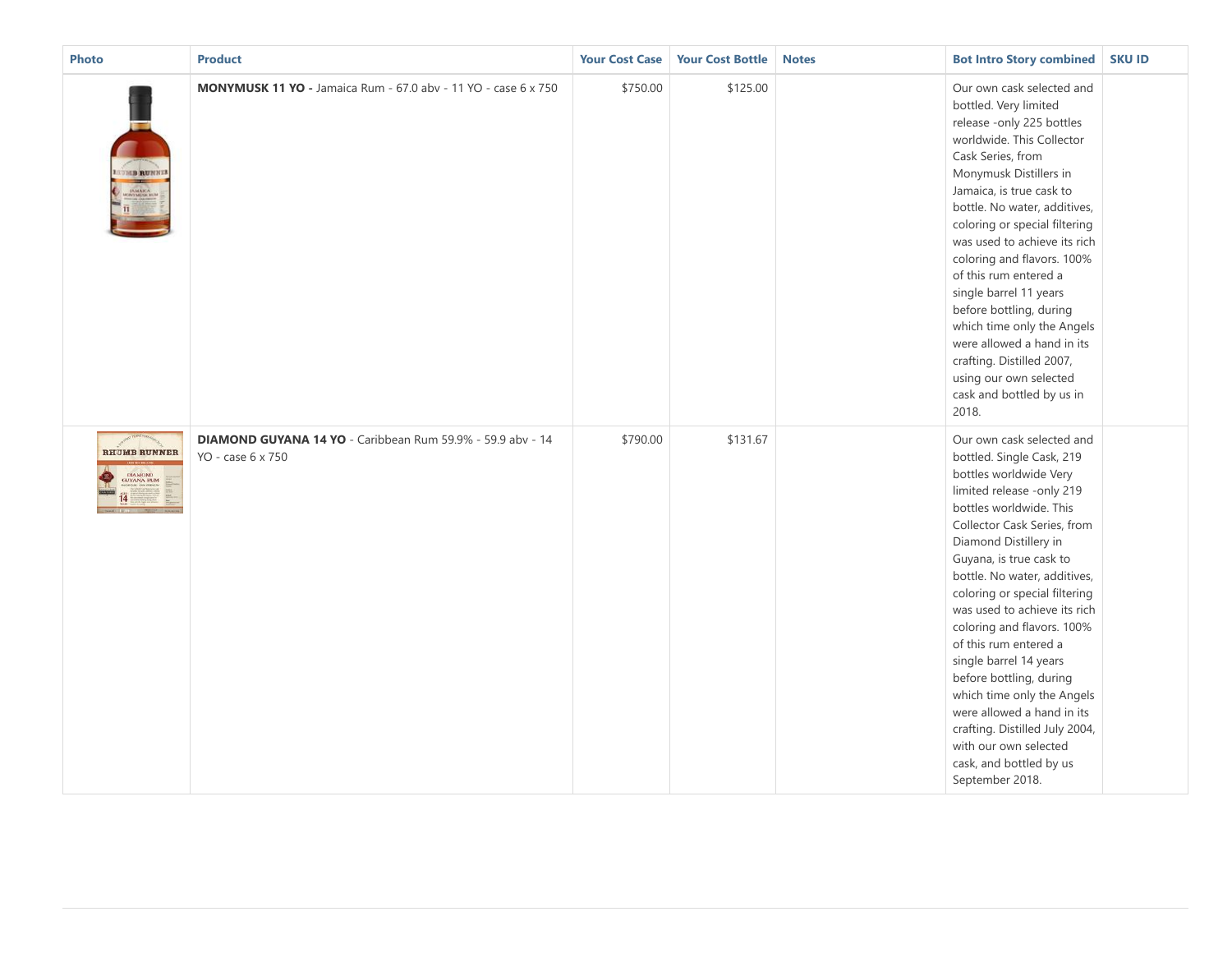| <b>Photo</b>                                                                  | <b>Product</b>                                                            | <b>Your Cost Case</b> | <b>Your Cost Bottle</b> | <b>Notes</b> | <b>Bot Intro Story combined</b>                                                                                                                                                                                                                                                                                                                                                                                                                                                                                                                                                           | <b>SKU ID</b> |
|-------------------------------------------------------------------------------|---------------------------------------------------------------------------|-----------------------|-------------------------|--------------|-------------------------------------------------------------------------------------------------------------------------------------------------------------------------------------------------------------------------------------------------------------------------------------------------------------------------------------------------------------------------------------------------------------------------------------------------------------------------------------------------------------------------------------------------------------------------------------------|---------------|
| <b>RHUMB RUNNER</b><br>DIAMOND<br>GUYANA RUM<br>E.<br>$\overline{13}$         | DIAMOND GUYANA 13 YO - Caribbean Rum - 71.5 abv - 13 YO -<br>case 6 x 750 | \$596.00              | \$99.33                 |              | Our own cask selected and<br>bottled. Very limited<br>release -only 231 bottles<br>worldwide. This Collector<br>Cask Series, from Diamond<br>Distillery in Guyana, is true<br>cask to bottle. No water,<br>additives, coloring or<br>special filtering was used<br>to achieve its rich coloring<br>and flavors. 100% of this<br>rum entered a single barrel<br>13 years before bottling,<br>during which time only the<br>Angels were allowed a<br>hand in its crafting.<br>Distilled July 2004, with<br>our own selected cask, and<br>bottled by us October<br>2017.                     |               |
| <b>RHUMB RUNNER</b><br>FERNANDES<br>TRINDAD RUM<br>ANGLICA CONTENTING CONTENT | FERNANDES 8 YO - Caribbean Rum - 75.8 abv - 8 YO - case 6 x 750           | \$396.00              | \$66.00                 |              | Our own cask selected and<br>bottled. Very limited<br>release -only 239 bottles<br>worldwide. This Collector<br>Cask Series, from<br>Fernandes Distillers in<br>Trinidad, West Indies, is<br>true cask to bottle. No<br>water, additives, coloring<br>or special filtering was<br>used to achieve its rich<br>coloring and flavors. 100%<br>of this rum entered a<br>single barrel 8 years before<br>bottling, during which time<br>only the Angels were<br>allowed a hand in its<br>crafting. Distilled March<br>2009, with our own<br>selected cask, and bottled<br>by us October 2017. |               |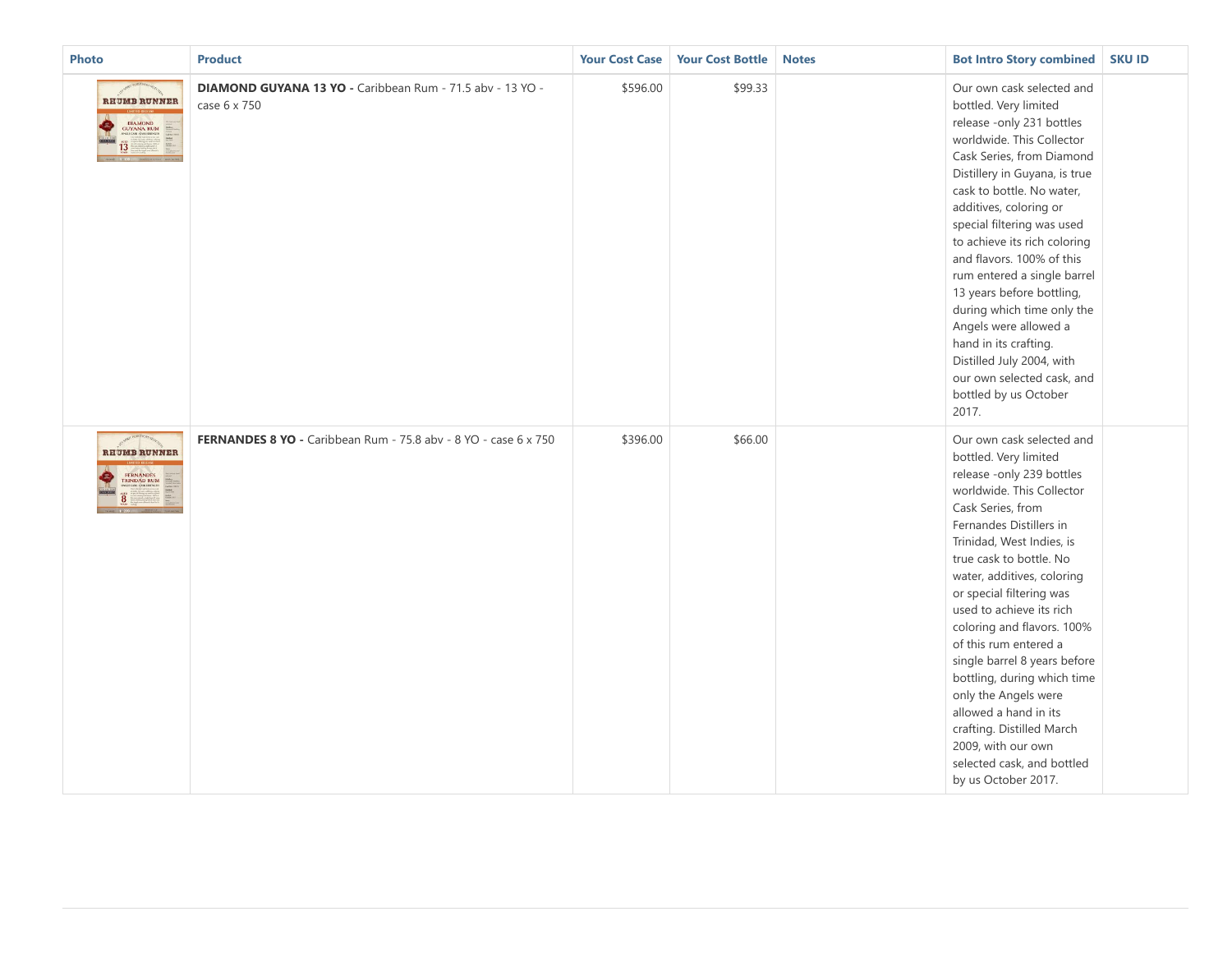| <b>Photo</b>                                                                     | <b>Product</b>                                                              | <b>Your Cost Case</b> | <b>Your Cost Bottle</b> | <b>Notes</b> | <b>Bot Intro Story combined</b>                                                                                                                                                                                                                                                                                                                                                                                                                                                                                                                                                                                                      | <b>SKU ID</b> |  |  |  |
|----------------------------------------------------------------------------------|-----------------------------------------------------------------------------|-----------------------|-------------------------|--------------|--------------------------------------------------------------------------------------------------------------------------------------------------------------------------------------------------------------------------------------------------------------------------------------------------------------------------------------------------------------------------------------------------------------------------------------------------------------------------------------------------------------------------------------------------------------------------------------------------------------------------------------|---------------|--|--|--|
| <b>RHUMB RUNNER</b><br>FERNANDES<br>TRINIDAD RUM<br>SPOLICION CON STRINGTH<br>18 | <b>FERNANDES 18 YO - Caribbean Rum - 67.3 aby - 18 YO - case 6 x</b><br>750 | \$796.00              | \$132.67                |              | Our own cask selected and<br>bottled. Very limited<br>release-only 237 bottles<br>worldwide. This Collector<br>Cask Series, from<br>Fernandes Distillers in<br>Trinidad, West Indies, is<br>true cask to bottle. No<br>water, additives, coloring<br>or special filtering was<br>used to achieve its rich<br>coloring and flavors. 100%<br>of this rum entered a<br>single barrel after<br>distillation and remained<br>in that barrel until bottling,<br>during which time only the<br>Angels were allowed a<br>hand in its crafting.<br>Distilled March 1999, with<br>our own selected cask, and<br>bottled by us October<br>2017. |               |  |  |  |
| <b>FIVE LIONS SCOTCH WHISKY</b>                                                  |                                                                             |                       |                         |              |                                                                                                                                                                                                                                                                                                                                                                                                                                                                                                                                                                                                                                      |               |  |  |  |
| <b>GRI Promotions</b>                                                            |                                                                             |                       |                         |              |                                                                                                                                                                                                                                                                                                                                                                                                                                                                                                                                                                                                                                      |               |  |  |  |
|                                                                                  | INCHMURRIN Single Cask 32 YO - 47.0 abv - 32 YO - case 6 x 750              | \$1,400.00            | \$233.33                |              | 32YO, first fill bourbon<br>cask                                                                                                                                                                                                                                                                                                                                                                                                                                                                                                                                                                                                     |               |  |  |  |
|                                                                                  | Tullibardine - 2008 - 10 YO - 55.6 abv - 10 YO - case 6 x 750               | \$360.00              | \$60.00                 |              | First Fill Chateau Clement<br>Red Wine Barrique                                                                                                                                                                                                                                                                                                                                                                                                                                                                                                                                                                                      |               |  |  |  |
| 7 - DROUET                                                                       |                                                                             |                       |                         |              |                                                                                                                                                                                                                                                                                                                                                                                                                                                                                                                                                                                                                                      |               |  |  |  |
| Cognac                                                                           |                                                                             |                       |                         |              |                                                                                                                                                                                                                                                                                                                                                                                                                                                                                                                                                                                                                                      |               |  |  |  |
|                                                                                  |                                                                             |                       |                         |              |                                                                                                                                                                                                                                                                                                                                                                                                                                                                                                                                                                                                                                      |               |  |  |  |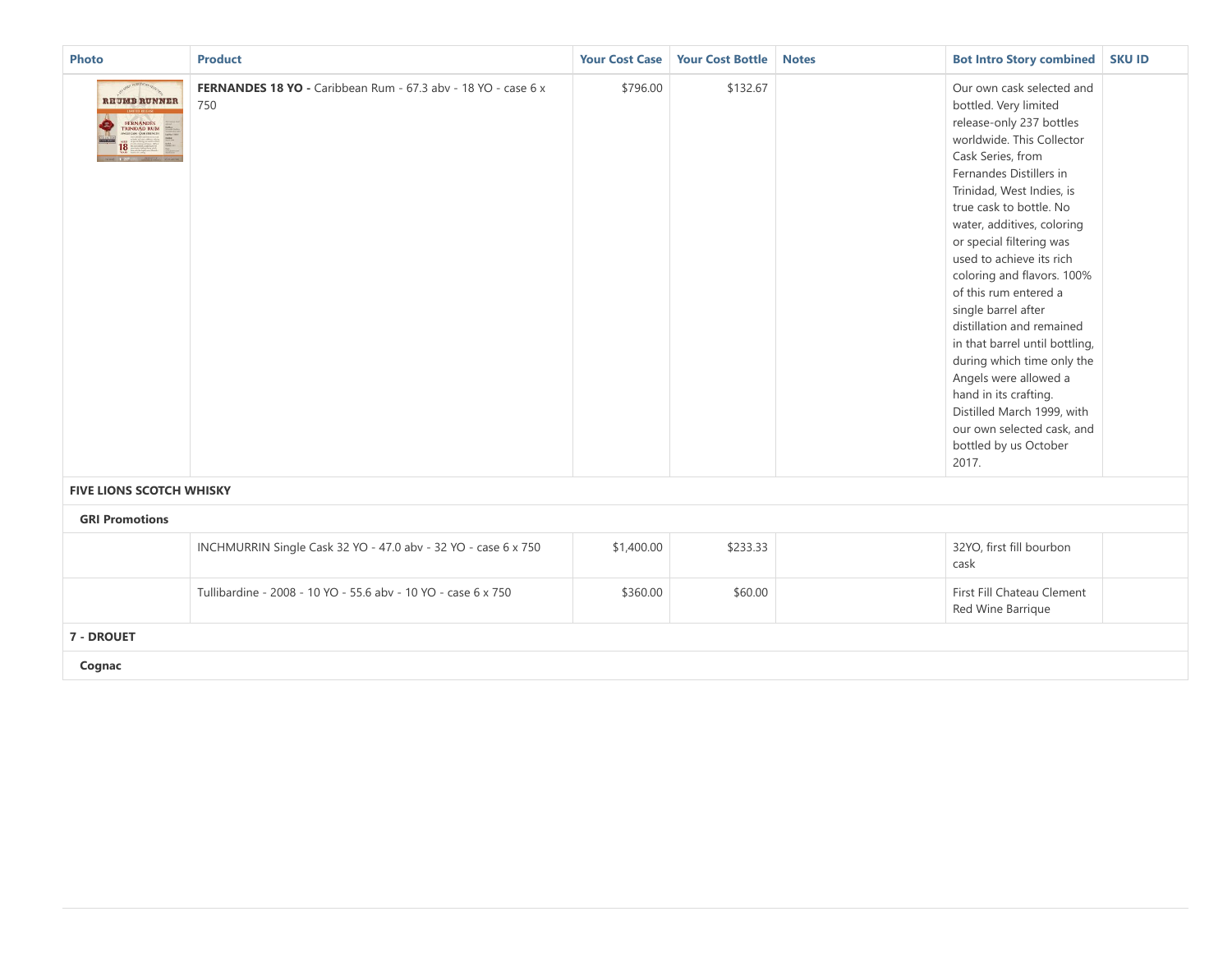| <b>Photo</b>                                                                       | <b>Product</b>                                               | <b>Your Cost Case</b> | <b>Your Cost Bottle</b> | <b>Notes</b> | <b>Bot Intro Story combined</b>                                                                                                                                                                                                                                                                                                                                               | <b>SKU ID</b> |
|------------------------------------------------------------------------------------|--------------------------------------------------------------|-----------------------|-------------------------|--------------|-------------------------------------------------------------------------------------------------------------------------------------------------------------------------------------------------------------------------------------------------------------------------------------------------------------------------------------------------------------------------------|---------------|
| $-$<br>$\begin{array}{c}\n\hline\n\text{non} \\ \text{non} \\ \hline\n\end{array}$ | XO CUVEE ULYSSE - New - 40.3 abv - YO - case 6 x 750         | \$860.00              | \$143.33                |              | 20 YO vs required<br>minimum of 7 years 100%<br>grapes from Grande<br>Champagne 1er Cru. This<br>cognac has been aged for<br>20 years, versus the<br>required minimum aging<br>of 7 years.<br>The Ulysse cuvée pays<br>tribute to Patrick Drouet's<br>great grandfather. It is a<br>blend of very old Cognacs<br>and is the work of several<br>generations of<br>winegrowers. |               |
|                                                                                    | <b>VSOP</b> NEW - 40.3 abv - YO - case 6 x 750               | \$412.00              | \$68.67                 |              | 5-10 YO vs required<br>minimum of 5 years<br>Matured to perfection,<br>reflecting its Grande<br>Champagne terroir. This<br>VSOP Cognac has been<br>aged 5-10 years, versus<br>the required minimum of 5<br>years.                                                                                                                                                             |               |
| Ā<br>DROUET                                                                        | <b>PARADIS DE FAMILLE</b> New - 43.2 abv - YO - case 6 x 750 | \$1,664.00            | \$277.33                |              | 25 - 45 YO of XO quality<br>cognac Aged in French oak<br>barrels This high quality<br>XO Cognac has been aged<br>25-45 years. It is<br>composed of eaux-de-vie<br>distilled in 1969 by Gérard<br>Drouet in his 4-hl still<br>heated by wood and coal.<br>It is to be savoured slowly<br>in the company of<br>experienced connoisseurs.                                        |               |
| <b>2 - XORIGUER DISTILLERY</b>                                                     |                                                              |                       |                         |              |                                                                                                                                                                                                                                                                                                                                                                               |               |
| <b>Mahón Gin</b>                                                                   |                                                              |                       |                         |              |                                                                                                                                                                                                                                                                                                                                                                               |               |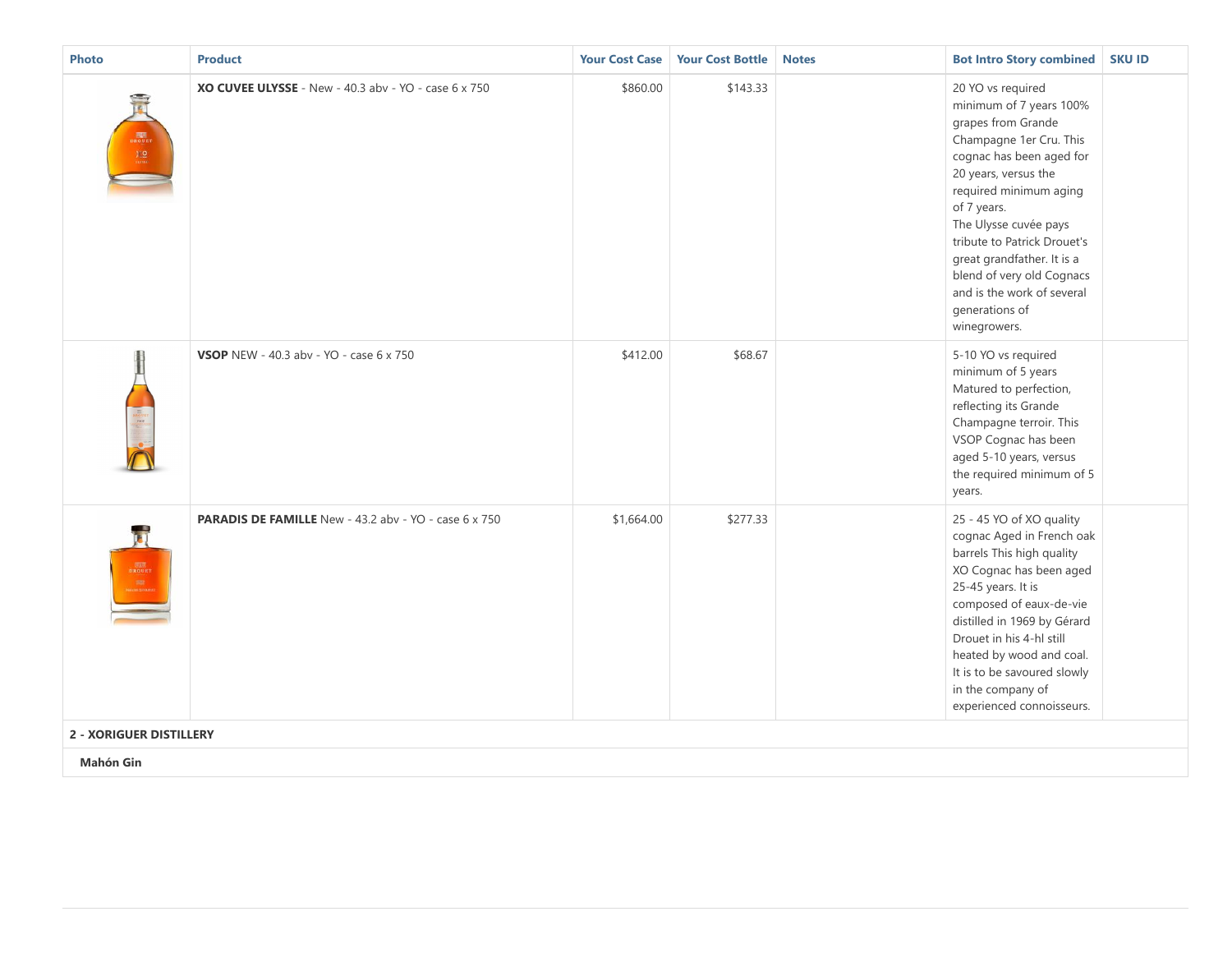| Photo                                                                                                                                                                                                                                                                                                                                                                                                                                                                                                                                                                                                                                                                                                                                                                                                                                             | <b>Product</b>                                                                   | <b>Your Cost Case</b> | <b>Your Cost Bottle   Notes</b> | <b>Bot Intro Story combined</b>                                                                                                                           | <b>SKU ID</b> |
|---------------------------------------------------------------------------------------------------------------------------------------------------------------------------------------------------------------------------------------------------------------------------------------------------------------------------------------------------------------------------------------------------------------------------------------------------------------------------------------------------------------------------------------------------------------------------------------------------------------------------------------------------------------------------------------------------------------------------------------------------------------------------------------------------------------------------------------------------|----------------------------------------------------------------------------------|-----------------------|---------------------------------|-----------------------------------------------------------------------------------------------------------------------------------------------------------|---------------|
| MAHÓN<br>SEN-<br>SEN-                                                                                                                                                                                                                                                                                                                                                                                                                                                                                                                                                                                                                                                                                                                                                                                                                             | <b>GIN - 1000ML -</b> Authentic Mediterranean - 41.0 aby - YO - case 6 x<br>1000 | \$258.66              | \$43.11                         | London Dry style gin with<br>a unique silky finish that<br>mixes well in cocktails<br>since the smoothness of<br>the gin allows the cocktail<br>to shine. |               |
| <b>3 - BLACKADDER</b>                                                                                                                                                                                                                                                                                                                                                                                                                                                                                                                                                                                                                                                                                                                                                                                                                             |                                                                                  |                       |                                 |                                                                                                                                                           |               |
| <b>Blackadder Drop of the Irish</b>                                                                                                                                                                                                                                                                                                                                                                                                                                                                                                                                                                                                                                                                                                                                                                                                               |                                                                                  |                       |                                 |                                                                                                                                                           |               |
|                                                                                                                                                                                                                                                                                                                                                                                                                                                                                                                                                                                                                                                                                                                                                                                                                                                   | A DROP OF THE IRISH 59.6% - 59.6 abv - 8 YO - case 6 x 750                       | \$796.00              | \$132.67                        | Irish Single Malt - Raw<br>Cask Irish Single Malt - Raw<br>Cask                                                                                           |               |
| Blackadder Raw Cask 20 - 29 YO                                                                                                                                                                                                                                                                                                                                                                                                                                                                                                                                                                                                                                                                                                                                                                                                                    |                                                                                  |                       |                                 |                                                                                                                                                           |               |
| $\fbox{\parbox{1.5in}{ \begin{tabular}{@{}c@{}} \hline \multicolumn{1}{c}{\textbf{7}}\\ \hline \multicolumn{1}{c}{\textbf{0.000}} \multicolumn{1}{c}{\textbf{0.000}} \multicolumn{1}{c}{\textbf{0.000}} \multicolumn{1}{c}{\textbf{0.000}} \multicolumn{1}{c}{\textbf{0.000}} \multicolumn{1}{c}{\textbf{0.000}} \multicolumn{1}{c}{\textbf{0.000}} \multicolumn{1}{c}{\textbf{0.000}} \multicolumn{1}{c}{\textbf{0.000}} \multicolumn$<br>1992<br>24 YEARS OLD<br><b>Linguisippe City</b><br>$\begin{picture}(20,10) \put(0,0){\line(1,0){10}} \put(15,0){\line(1,0){10}} \put(15,0){\line(1,0){10}} \put(15,0){\line(1,0){10}} \put(15,0){\line(1,0){10}} \put(15,0){\line(1,0){10}} \put(15,0){\line(1,0){10}} \put(15,0){\line(1,0){10}} \put(15,0){\line(1,0){10}} \put(15,0){\line(1,0){10}} \put(15,0){\line(1,0){10}} \put(15,0){\line(1$ | BLADNOCH 24YO - Stmt 28 Wine Cask Finish - 51.2 abv - 24 YO -<br>case 3 x 750    | \$1,960.00            | \$653.33                        |                                                                                                                                                           |               |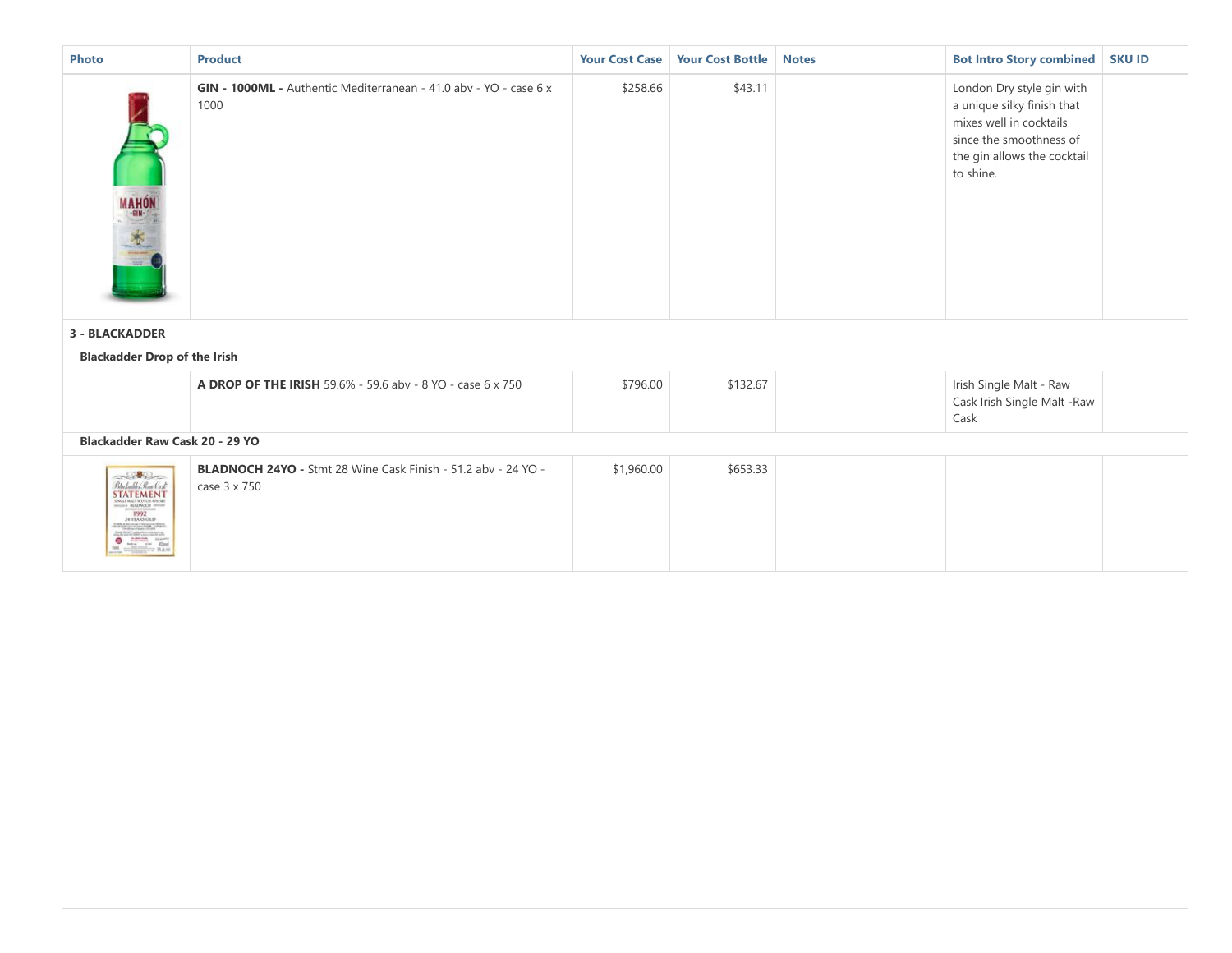| <b>Photo</b>          | <b>Product</b>                                                                 | <b>Your Cost Case</b> | <b>Your Cost Bottle</b> | <b>Notes</b> | <b>Bot Intro Story combined   SKU ID</b>                                                                                                                                                                                                                                                                                                                                                                                                                                                                                                                                                                                                                                                                |  |
|-----------------------|--------------------------------------------------------------------------------|-----------------------|-------------------------|--------------|---------------------------------------------------------------------------------------------------------------------------------------------------------------------------------------------------------------------------------------------------------------------------------------------------------------------------------------------------------------------------------------------------------------------------------------------------------------------------------------------------------------------------------------------------------------------------------------------------------------------------------------------------------------------------------------------------------|--|
|                       | <b>GLEN MORAY 25YO 1991 - Raw Cask - 54.3 abv - 25 YO - case 6 x</b><br>750    | \$1,796.00            | \$299.33                |              | Speyside Single Malt; A<br>former brewery converted<br>in a distillery in 1897; Glen<br>Moray is a small authentic<br>working distillery without<br>the tourist frills, known for<br>rich and spicy character.<br>This Speyside malt whisky<br>is rare, with only 220<br>bottles worldwide. It was<br>drawn at cask strength<br>from a single Hogshead<br>cask. It retains all its<br>natural cask sediments as<br>well as all of its natural oils<br>and fats. There was no<br>colour added and no chill<br>filtration. A little added<br>water will help release its<br>full flavour. It was distilled<br>at Glen Moray Distillery in<br>December 1991 and<br>bottled by Blackadder in<br>March 2017. |  |
| <b>Blackadder Rum</b> |                                                                                |                       |                         |              |                                                                                                                                                                                                                                                                                                                                                                                                                                                                                                                                                                                                                                                                                                         |  |
|                       | <b>GUYANA DIAMOND RUM 15YO - Raw Cask - 48.6 abv - 15 YO -</b><br>case 6 x 750 | \$1,170.00            | \$195.00                |              | Limited Edition Release:<br>232 bottles worldwide Raw<br>Cask This 15 Y0 finest<br>Guyana Diamond Rum is<br>rare, with only 232 bottles<br>worldwide. It was distilled<br>in June, 2003 from Port<br>Morant still and bottled by<br>Blackadder, in Scotland, in<br>July, 2018.                                                                                                                                                                                                                                                                                                                                                                                                                          |  |
| BLOUDE                | GUYANA DIAMONDRUM 10YO - 56% Raw Cask - 56.0 abv - 10 YO -<br>case 6 x 750     | \$950.00              | \$158.33                |              | Limited Edition Release:<br>253 bottles worldwide Raw<br>Cask This 10 YO finest<br>Guyana Diamond Rum is<br>rare, with only 260 bottles<br>worldwide. It was distilled<br>in April, 2008 from Port<br>Morant still and bottled by<br>Blackadder, in Scotland, in<br>July, 2018.                                                                                                                                                                                                                                                                                                                                                                                                                         |  |

T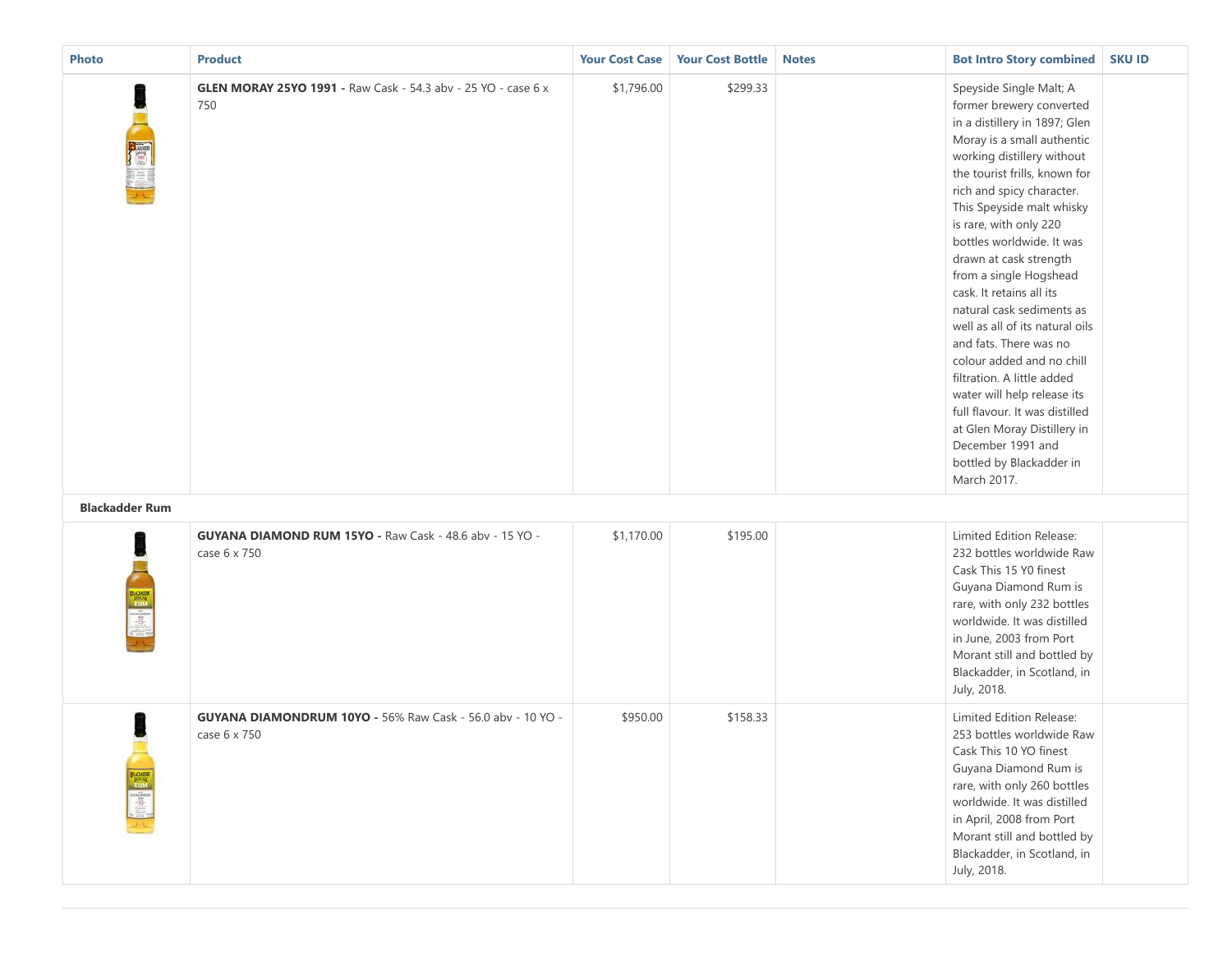| <b>Photo</b>                           | <b>Product</b>                                                                       | <b>Your Cost Case</b> | <b>Your Cost Bottle</b> | <b>Notes</b> | <b>Bot Intro Story combined</b>                                                                                                                                                                                                                      | <b>SKU ID</b> |
|----------------------------------------|--------------------------------------------------------------------------------------|-----------------------|-------------------------|--------------|------------------------------------------------------------------------------------------------------------------------------------------------------------------------------------------------------------------------------------------------------|---------------|
| <b>BACADER</b>                         | <b>MONYMUSK RUM 11YO - Raw Cask - 59.2 aby - 11 YO - case 6 x</b><br>750             | \$996.00              | \$166.00                |              | Limited Edition Release:<br>233 bottles worldwide Raw<br>Cask This 11 year old finest<br>Jamaica Monymusk Rum is<br>rare. There are only 233<br>bottles worldwide. It was<br>distilled in July 2007 and<br>bottled by Blackadder in<br>January 2019. |               |
| <b>BUCKER</b><br>RUM<br>RUM<br>STERRES | <b>GUYANA DIAMOND RUM 10YO - 57.6% Raw Cask - 57.6 aby - 10</b><br>YO - case 6 x 750 | \$950.00              | \$158.33                |              | Limited Edition Release:<br>260 bottles worldwide Raw<br>Cask This 10 YO finest<br>Guyana Diamond Rum is<br>rare. It was distilled in<br>Guyana and bottled by<br>Blackadder, in Scotland.                                                           |               |
| Blackadder Raw Cask 30+ YO             |                                                                                      |                       |                         |              |                                                                                                                                                                                                                                                      |               |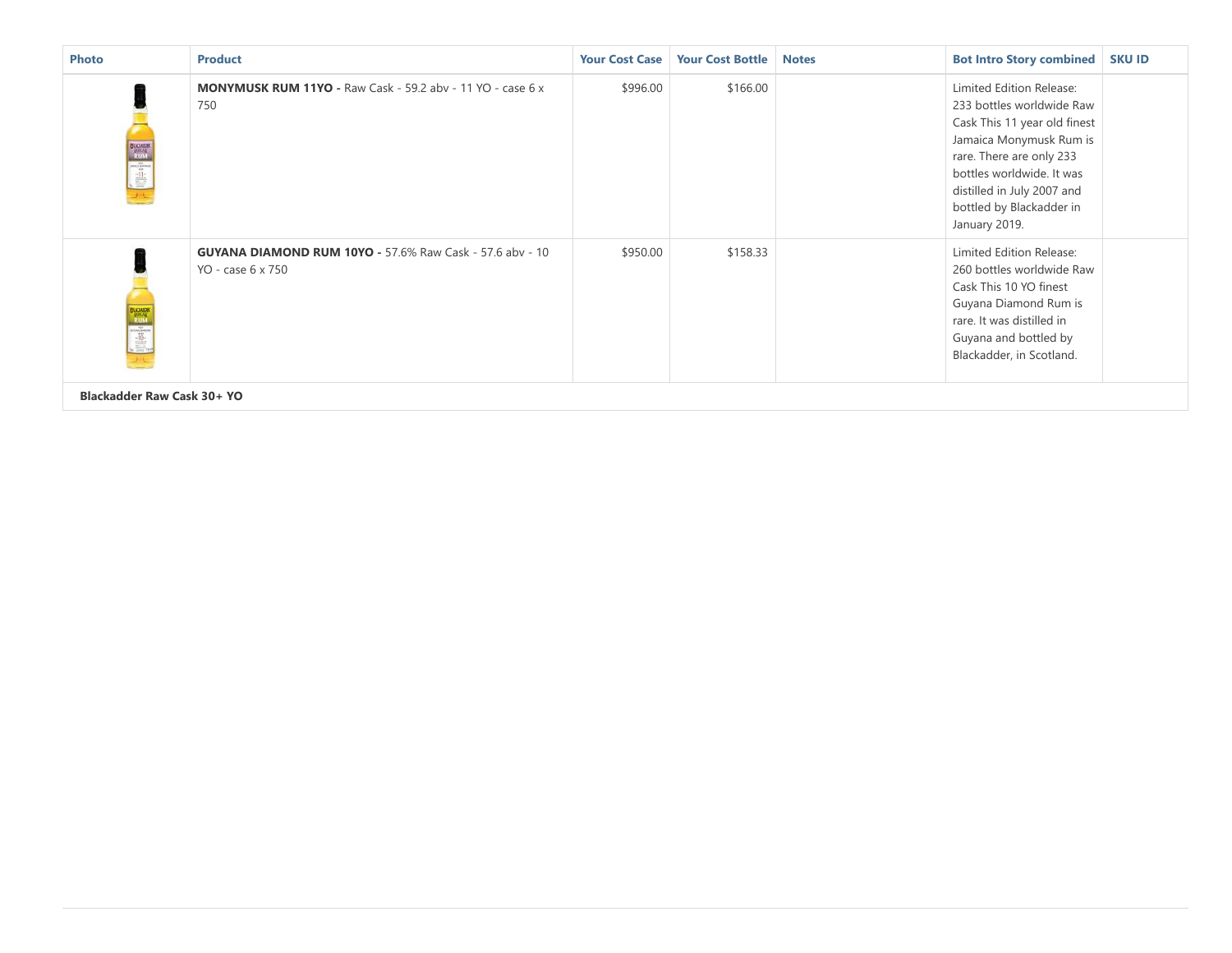| <b>Photo</b>          | <b>Product</b>                                                           | <b>Your Cost Case</b> | <b>Your Cost Bottle</b> | <b>Notes</b> | <b>Bot Intro Story combined</b>                                                                                                                                                                                                                                                                                                                                                                                                                                                                                                                                                                                                                                                                                                                                                                                                                                                                                                                                                                                                                                             | <b>SKU ID</b> |
|-----------------------|--------------------------------------------------------------------------|-----------------------|-------------------------|--------------|-----------------------------------------------------------------------------------------------------------------------------------------------------------------------------------------------------------------------------------------------------------------------------------------------------------------------------------------------------------------------------------------------------------------------------------------------------------------------------------------------------------------------------------------------------------------------------------------------------------------------------------------------------------------------------------------------------------------------------------------------------------------------------------------------------------------------------------------------------------------------------------------------------------------------------------------------------------------------------------------------------------------------------------------------------------------------------|---------------|
|                       | <b>JURA 30 YO Stmt No32</b> - Raw Cask - 50.2 abv - 30 YO - case 3 x 750 | \$2,588.00            | \$862.67                |              | This 30 year old Jura malt<br>whisky is rare, with only<br>208 bottles worldwide.<br>This 30 year old Jura malt<br>whisky is rare, with only<br>208 bottles worldwide. It<br>was drawn at cask strength<br>from a single oak<br>Hogshead cask. It retains<br>all its natural cask<br>sediments as well as all of<br>its natural oils and fats.<br>There was no colour added<br>and no chill filtration. A<br>little added water will help<br>release its full flavour. It<br>was distilled at Jura<br>Distillery on October 12th,<br>1988 and bottled by<br>Blackadder in March 2019.<br>Jura Distillery is a Scottish<br>whisky distillery located on<br>the island of Jura, in the<br>Inner Hebrides, off the<br>west coast of Scotland. The<br>very difficult to reach Isle<br>of Jura is only thirty miles<br>long and seven miles wide.<br>The distillery was founded<br>in 1810 by the Laird of<br>Jura, Archibald Campbell.<br>Today it is owned by<br>Whyte and Mackay, who<br>are based in Glasgow, and<br>in turn owned by<br>Philippines based<br>Emperador Inc. |               |
| <b>Blackadder Rum</b> |                                                                          |                       |                         |              |                                                                                                                                                                                                                                                                                                                                                                                                                                                                                                                                                                                                                                                                                                                                                                                                                                                                                                                                                                                                                                                                             |               |
| RUM                   | FIJI RUM 9YO - Raw Cask - 54.1 abv - 9 YO - case 6 x 750                 | \$970.00              | \$161.67                |              | Limited Edition Release:<br>245 bottles worldwide Raw<br>Cask This 9 year old finest<br>Fiji Rum is rare. There are<br>only 245 bottles<br>worldwide. It was distilled<br>in September 2009 and<br>bottled by Blackadder in<br>January 2019.                                                                                                                                                                                                                                                                                                                                                                                                                                                                                                                                                                                                                                                                                                                                                                                                                                |               |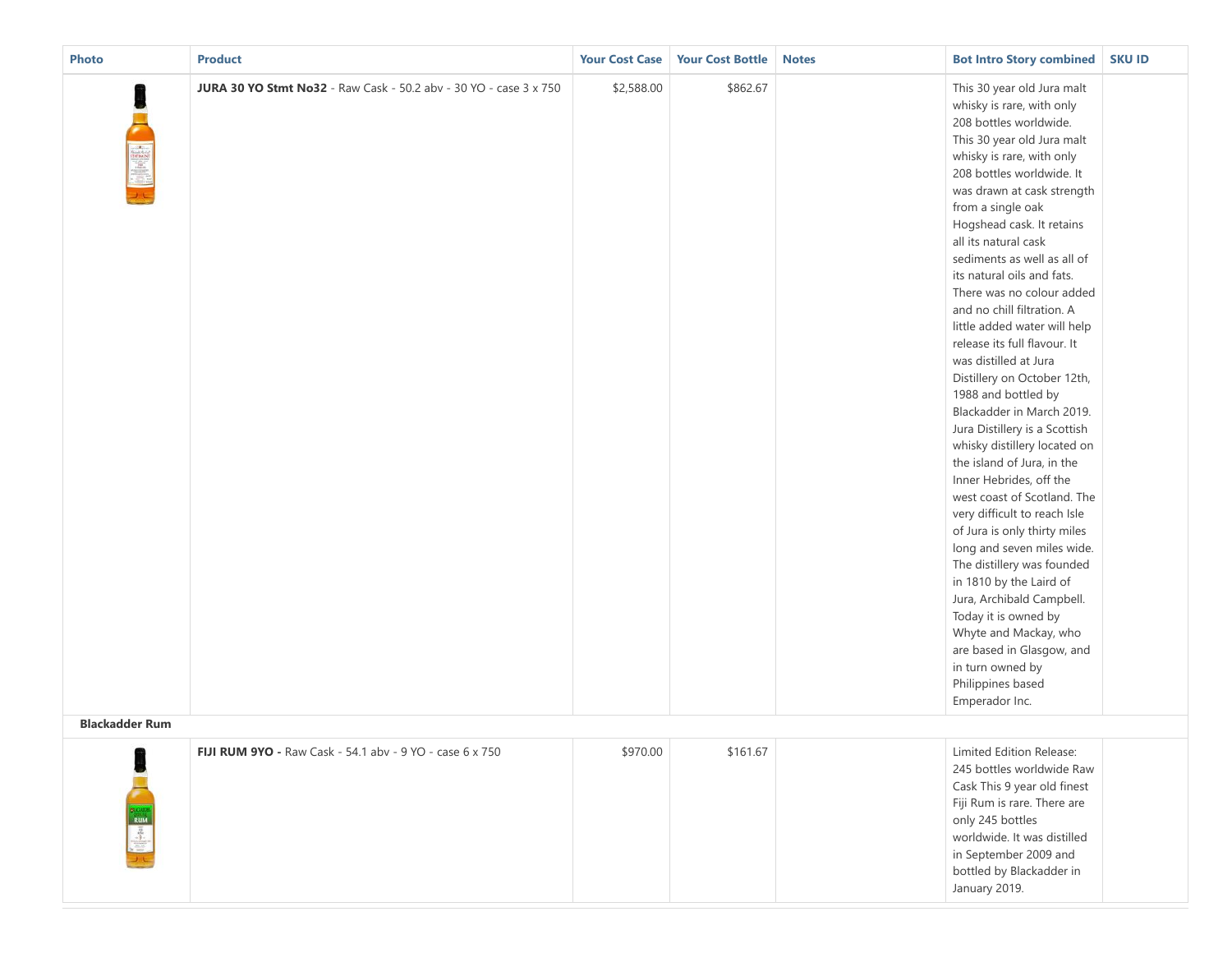| <b>Photo</b>                                | <b>Product</b>                                                         | <b>Your Cost Case</b> | <b>Your Cost Bottle</b> | <b>Notes</b> | <b>Bot Intro Story combined</b>                                                                                                                                                                                                                                                                                                                                                                                                                                                                                                              | <b>SKU ID</b> |  |  |  |
|---------------------------------------------|------------------------------------------------------------------------|-----------------------|-------------------------|--------------|----------------------------------------------------------------------------------------------------------------------------------------------------------------------------------------------------------------------------------------------------------------------------------------------------------------------------------------------------------------------------------------------------------------------------------------------------------------------------------------------------------------------------------------------|---------------|--|--|--|
| <b>Blackadder Blends</b>                    |                                                                        |                       |                         |              |                                                                                                                                                                                                                                                                                                                                                                                                                                                                                                                                              |               |  |  |  |
| INSE<br><b>Blackadder Raw Cask to 19 YO</b> | <b>PUFF ADDER</b> Blended Malt - 46.0 abv - YO - case 6 x 750          | \$418.00              | \$69.67                 |              | Puff Adder is a tantalising<br>vatting of Single Malt<br>Whiskies, carefully selected<br>and blended in Scotland<br>for Blackadder. Puff Adder:<br>It's in the name A puff of<br>smoke and buttery, sweet<br>vanilla, bottled using<br>minimal filtration so as not<br>to lose the oils and esters<br>we cherish. There is no<br>bite, just a long, lingering<br>finish. To be enjoyed on its<br>own or with mixers.<br>Blackadder, creating<br>unique whisky-tasting<br>experiences!<br>Puff Adder is rare, with a<br>small batch bottling. |               |  |  |  |
|                                             |                                                                        |                       |                         |              |                                                                                                                                                                                                                                                                                                                                                                                                                                                                                                                                              |               |  |  |  |
|                                             | BALMENACH SHERRY 11 YO - Raw Cask - 58.5 abv - 11 YO - case 6<br>x 750 | \$956.00              | \$159.33                |              | This Speyside single malt<br>Scotch whisky is rare, with<br>only 268 bottles<br>worldwide. Balmenach has<br>a sherry cask finish. It was<br>drawn at cask strength<br>from a single cask. It<br>retains all its natural cask<br>sediments as well as all of<br>its natural oils and fats.<br>There was no colour added<br>and no chill filtration. It<br>was distilled at Balmenach<br>Distillery on February 11th,<br>2008 and bottled by<br>Blackadder in October<br>2019.                                                                 |               |  |  |  |
| <b>1 - AMRUT DISTILLERIES LIMITED</b>       |                                                                        |                       |                         |              |                                                                                                                                                                                                                                                                                                                                                                                                                                                                                                                                              |               |  |  |  |
|                                             | <b>Amrut - Legendary Indian Single Malt Whisky LIMITED Editions</b>    |                       |                         |              |                                                                                                                                                                                                                                                                                                                                                                                                                                                                                                                                              |               |  |  |  |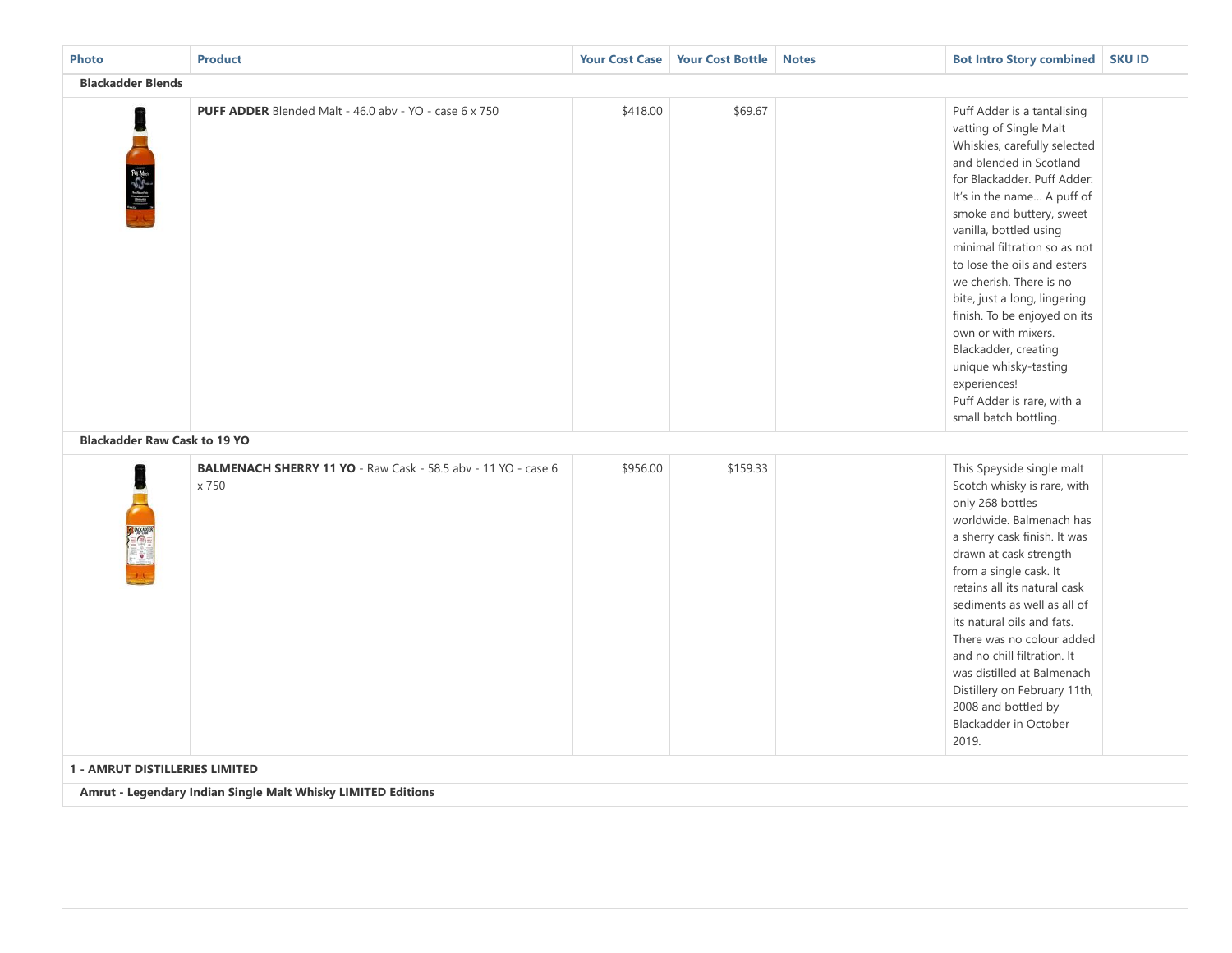| <b>Photo</b>                                                | <b>Product</b>                                                                                           | <b>Your Cost Case</b> | <b>Your Cost Bottle</b> | <b>Notes</b> | <b>Bot Intro Story combined</b>                                                                                                                                                                                                                                                                                                                                                                                                                                                                                                                                                          | <b>SKU ID</b> |
|-------------------------------------------------------------|----------------------------------------------------------------------------------------------------------|-----------------------|-------------------------|--------------|------------------------------------------------------------------------------------------------------------------------------------------------------------------------------------------------------------------------------------------------------------------------------------------------------------------------------------------------------------------------------------------------------------------------------------------------------------------------------------------------------------------------------------------------------------------------------------------|---------------|
| 一管                                                          | AATMA Oloroso Sherry Butt - 56.5 abv - YO - case 6 x 750                                                 | \$1,210.00            | \$201.67                |              | Limited 215 bottles -<br>Distilled March 2012.<br>Bottled Sept 2019. - This<br>makes this a 7.5 YO Indian<br>Whisky. Very rare, limited<br>release. 100% Indian<br>barley. Aged in Oloroso<br>sherry for the entire time.<br>Aatma is single cask, single<br>barrel whisky, from our<br>Collector Series. Selected<br>by and bottled exclusively<br>for Glass Revolution<br>Imports USA.                                                                                                                                                                                                 |               |
| <b>AMRUT</b><br><b>Single Grain</b><br><b>INDIAN WHISKY</b> | Amrut Single Cask Single Grain Indian Whisky - 57.1 abv - NAS YO -<br>case 6 x 750                       | \$590.00              | \$98.33                 |              | ONLY 108 bottles world-<br>wide, exclusive to the USA.<br>Cask #1431 Filled May<br>2012: Bottled Dec 2019 -<br>Cask Ex-bourbon This<br>Amrut Single Cask Single<br>Grain Whisky represents<br>the finest grain spirit that<br>south India has to offer.<br>Matured in ex-bourbon<br>casks.                                                                                                                                                                                                                                                                                               |               |
| AMRUT                                                       | <b>GREEDY ANGELS 10 YO</b> Chairman's Reserve - <b>Bourbon Cask</b> - 55.0<br>abv - 10 YO - case 3 x 750 | \$2,600.00            | \$866.67                |              | With the Angels<br>consuming over 65% of<br>the barrel contents over 10<br>years, this truly deserves<br>the moniker "Greedy<br>Angels". LIMITED RELEASE<br>: 900 bottles worldwide :<br>300 bottles USA<br>Produced from 100%<br>unpeated Indian 6 row<br>barley, then aged 10 years<br>in ex-bourbon barrels. It is<br>non-chill filtered with no<br>added color, to reveal its<br>depth and complexity.<br>Each addition of Greedy<br>Angels is unique in its<br>flavours and<br>characteristics. It has a<br>profile of a whisky aged<br>for over 30 years in the<br>Scottish Isles. |               |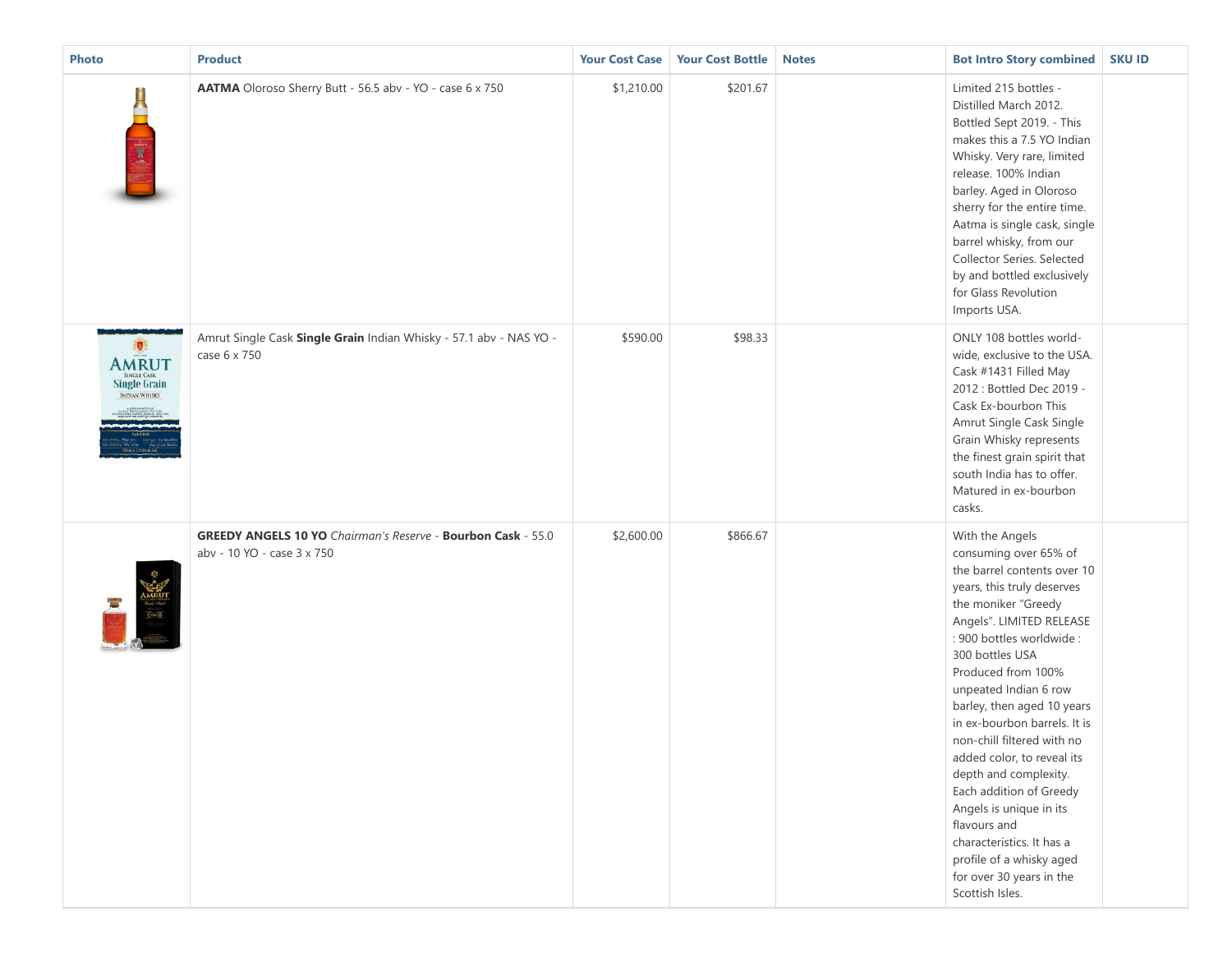| <b>Photo</b>                                | <b>Product</b>                                                                                        | <b>Your Cost Case</b> | <b>Your Cost Bottle</b> | <b>Notes</b> | <b>Bot Intro Story combined</b>                                                                                                                                                                                                                                                                                                                                           | <b>SKU ID</b> |  |  |  |  |
|---------------------------------------------|-------------------------------------------------------------------------------------------------------|-----------------------|-------------------------|--------------|---------------------------------------------------------------------------------------------------------------------------------------------------------------------------------------------------------------------------------------------------------------------------------------------------------------------------------------------------------------------------|---------------|--|--|--|--|
| Amrut - Legendary Indian Single Malt Whisky |                                                                                                       |                       |                         |              |                                                                                                                                                                                                                                                                                                                                                                           |               |  |  |  |  |
|                                             | PEATED CASK STRENGTH 62.8% - Tin Canister - 62.8 abv - YO - case<br>6 x 750                           | \$552.00              | \$92.00                 |              | <b>Amrut Peated Cask</b><br>Strength whisky is distilled<br>from the finest imported<br>Scottish peated malted<br>barley. The barley use in<br>the peated malt is malted<br>at Bairds Malt, Inverness<br>Scotland.<br>The intensity of the peated<br>barley is mellowed on its<br>journey to India.                                                                       |               |  |  |  |  |
|                                             | Amrut - Legendary Indian Single Malt Whisky LIMITED Editions                                          |                       |                         |              |                                                                                                                                                                                                                                                                                                                                                                           |               |  |  |  |  |
|                                             | <b>GREEDY ANGELS 10 YO</b> Chairman's Reserve- Peated Rum Finish -<br>57.1 abv - 10 YO - case 3 x 750 | \$3,060.00            | \$1020.00               |              | With the Angels<br>consuming over 65% of<br>the barrel contents over 10<br>years, this truly deserves<br>the moniker "Greedy<br>Angels". The final of the<br>Trilogy of Greedy Angels<br>10 Year Old. Aged in ex-<br>Bourbon casks for 7 years<br>and then 3 years in Amrut<br>ex-Jaggery Rum casks.<br>Limited to 150 bottles for<br>the USA.<br>A true collectors dram, |               |  |  |  |  |
| <b>Amrut - RUMS</b>                         |                                                                                                       |                       |                         |              |                                                                                                                                                                                                                                                                                                                                                                           |               |  |  |  |  |
|                                             | <b>OLD PORT RUM</b> - 42.8 abv - YO - case 12 x 750                                                   | \$224.00              | \$18.67                 |              | Old Port rum is produced<br>from 100% molasses<br>sourced from native Indian<br>sugar cane. It is aged in a<br>combination of ex whisky<br>barrels and new oak. It is<br>currently the 7th largest<br>selling rum in the world. A<br>fun, flavourful and exotic<br>dark rum that will make<br>brilliant cocktails and tiki<br>drinks.                                     |               |  |  |  |  |
|                                             | Amrut - Legendary Indian Single Malt Whisky                                                           |                       |                         |              |                                                                                                                                                                                                                                                                                                                                                                           |               |  |  |  |  |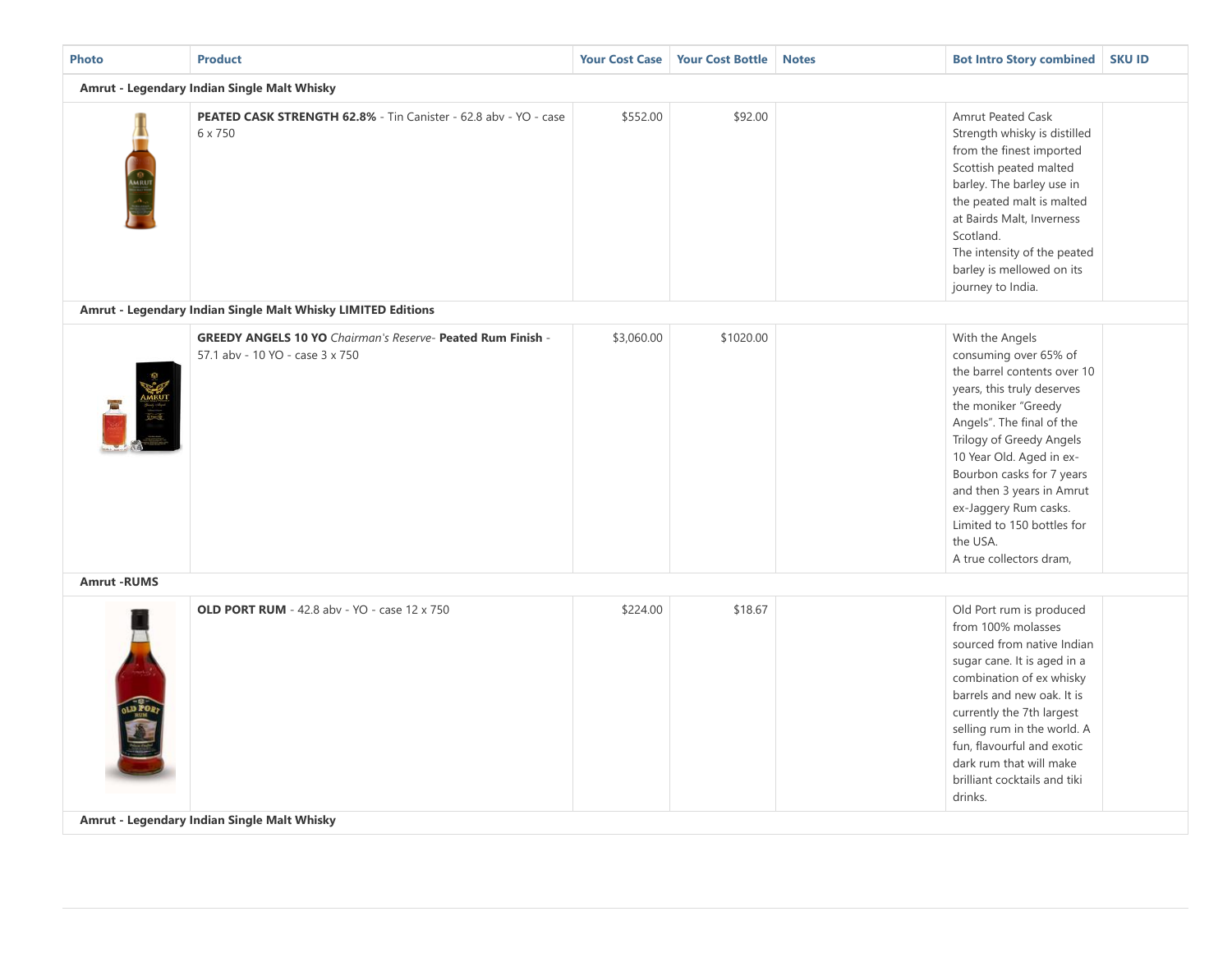| <b>Photo</b>                                              | <b>Product</b>                                                                   | <b>Your Cost Case</b> | <b>Your Cost Bottle</b> | <b>Notes</b> | <b>Bot Intro Story combined   SKU ID</b>                                                                    |  |
|-----------------------------------------------------------|----------------------------------------------------------------------------------|-----------------------|-------------------------|--------------|-------------------------------------------------------------------------------------------------------------|--|
| windown.<br>$\mathcal{M}_{\mathcal{F}}$<br>AMRUT<br>AMRUT | 61.8% SINGLE MALT CASK STRENGTH - Tin Canister - 61.8 abv - YO<br>- case 6 x 750 | \$510.00              | \$85.00                 |              | Amrut Cask Strength is<br>aged in ex-bourbon casks.<br>This classic award winning<br>whisky is a favourite. |  |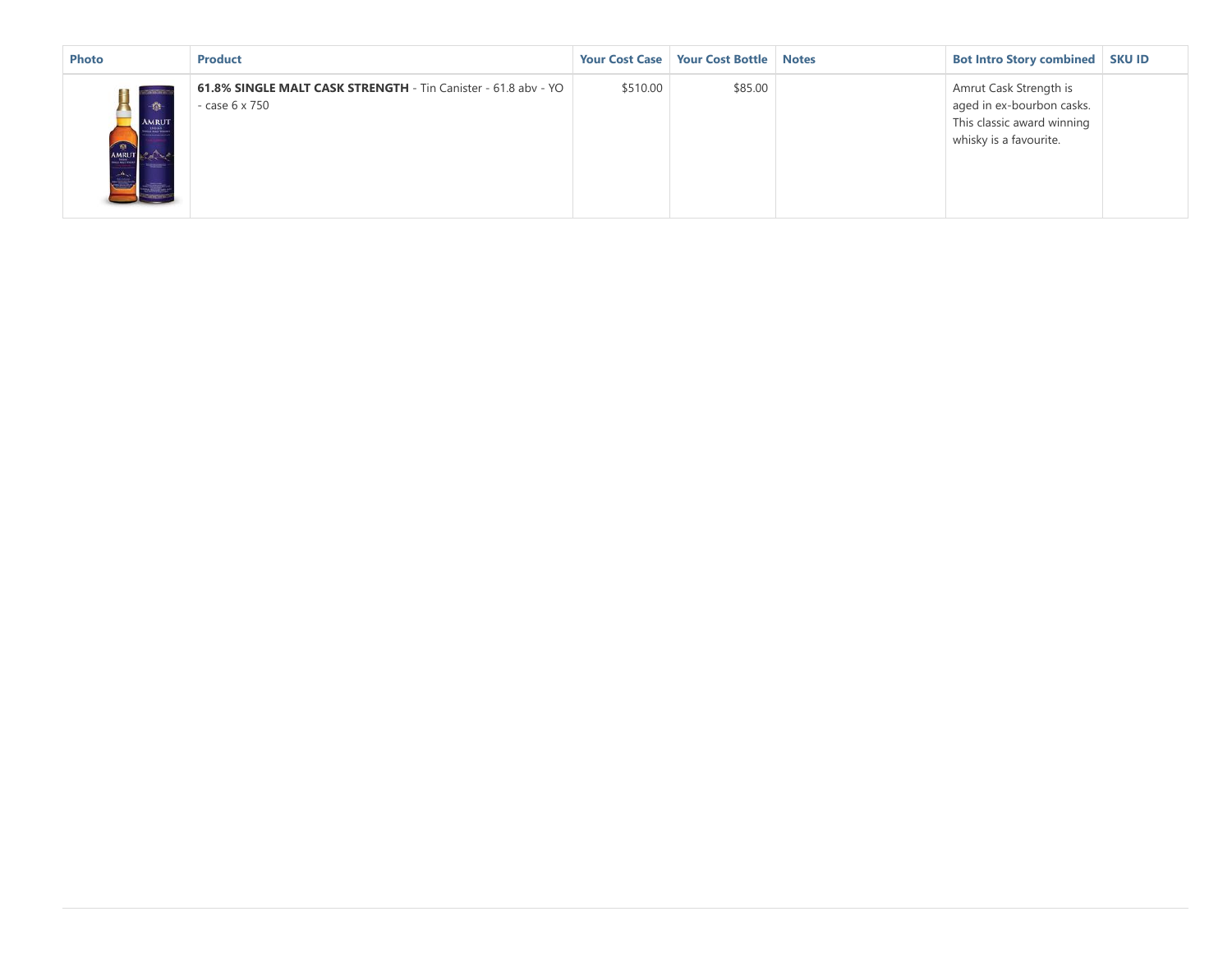| <b>Photo</b> | <b>Product</b>                                           |          | Your Cost Case   Your Cost Bottle | <b>Notes</b> | <b>Bot Intro Story combined</b>                                                                                                                                                                                                                                                                                                                                                                                                                                                                                                                                                                                                                                                                                                                                                                                                                                                                                                                                                                                                                                                                                                                                                                                                             | <b>SKU ID</b> |
|--------------|----------------------------------------------------------|----------|-----------------------------------|--------------|---------------------------------------------------------------------------------------------------------------------------------------------------------------------------------------------------------------------------------------------------------------------------------------------------------------------------------------------------------------------------------------------------------------------------------------------------------------------------------------------------------------------------------------------------------------------------------------------------------------------------------------------------------------------------------------------------------------------------------------------------------------------------------------------------------------------------------------------------------------------------------------------------------------------------------------------------------------------------------------------------------------------------------------------------------------------------------------------------------------------------------------------------------------------------------------------------------------------------------------------|---------------|
| AMRUT        | FUSION - Tin Canister - 50.0 abv - NAS YO - case 6 x 750 | \$444.00 | \$74.00                           |              | An incredible combination<br>of 75% Cask Strength<br>Single Malt and 25%<br><b>Cask Strength Peated</b><br>Single Malt, are further<br>aged to create this multi-<br>award winning whisky.<br>"One of the great<br>whiskies found anywhere<br>in the world" - Jim<br>Murray - The combination<br>of the two single malt<br>whiskies is then further<br>aged in ex-bourbon<br>barrels for 6 to 9 months.<br>The barley used in the<br>peated malt is malted at<br><b>Bairds Malting, Inverness</b><br>Scotland.<br>The intensity of the peated<br>barley is mellowed on its<br>journey to India. It is<br>further mellowed when<br>combined with the single<br>malt, leaving a flavor that<br>is more spicy than peaty,<br>which is why it has won so<br>many fans world-wide.<br>Amrut Fusion has won<br>over 10 significant awards.<br>Its first major recognition<br>came in 2010 when it was<br>named 3rd best Whisky<br>in the World by the<br>Whisky Bible and rated at<br>97 points. Besting nearly<br>every Whisky on the earth<br>that year put both Fusion<br>and Amrut Distilleries on<br>the whisky map.<br>Available in 750ML and<br>50ML minis. The minis<br>come in a metal canister<br>similar to the full sized<br>bottles. |               |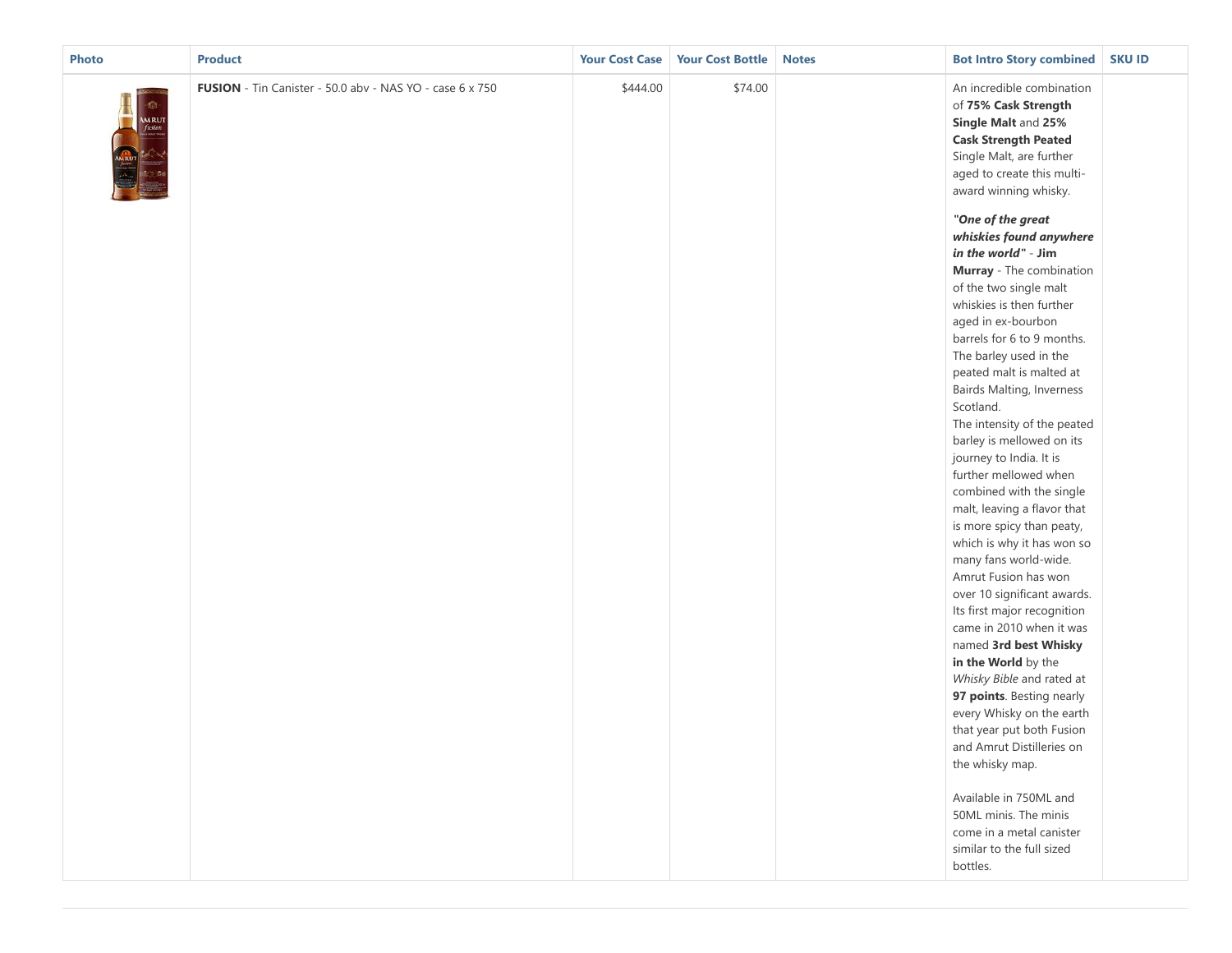| <b>Photo</b>                              | <b>Product</b>                                                                  | <b>Your Cost Case</b> | <b>Your Cost Bottle</b> | <b>Notes</b> | <b>Bot Intro Story combined</b>                                                                                                                                                                                                                                                                                                                                                                           | <b>SKU ID</b> |
|-------------------------------------------|---------------------------------------------------------------------------------|-----------------------|-------------------------|--------------|-----------------------------------------------------------------------------------------------------------------------------------------------------------------------------------------------------------------------------------------------------------------------------------------------------------------------------------------------------------------------------------------------------------|---------------|
| <b>AMRUT</b><br><b>AMRUT</b>              | <b>PEATED 46%</b> - Tin Canister - 46.0 abv - YO - case 6 x 750                 | \$460.00              | \$76.67                 |              | Produced with 100%<br>peated barley which is<br>peated in Inverness,<br>Scotland at Baird's<br>Malting. The barley use in<br>the peated malt is malted<br>at Bairds Malt, Inverness<br>Scotland.<br>The intensity of the peated<br>barley is mellowed on its<br>journey to India.<br>Available in 750ML and<br>50ML minis. The minis<br>come in a metal canister<br>similar to the full sized<br>bottles. |               |
| AMRU<br>AMRUT                             | 46% SINGLE MALT - Tin Canister - 46.0 abv - NAS YO - case 6 x 750               | \$340.00              | \$56.67                 |              | Amrut 46% Indian Single<br>Malt Whisky is made from<br>100% pure Indian 6 row<br>barley. It is gently aged in<br>new American Oak barrels<br>and ex-Bourbon barrels.<br>Available in 750ML and<br>50ML minis. The minis<br>come in a metal canister<br>similar to the full sized<br>bottles.                                                                                                              |               |
| ii<br>Li<br><b>B</b><br>MRUT<br>O<br>AMRU | PEATED CASK STRENGTH 62.8% -OLD- Tin Canister - 62.8 abv - YO<br>- case 6 x 750 | \$600.00              | \$100.00                |              | Amrut Peated Cask<br>Strength whisky is distilled<br>from the finest imported<br>Scottish peated malted<br>barley. The barley use in<br>the peated malt is malted<br>at Bairds Malt, Inverness<br>Scotland.<br>The intensity of the peated<br>barley is mellowed on its<br>journey to India.                                                                                                              |               |
| <b>Amrut - RUMS</b>                       |                                                                                 |                       |                         |              |                                                                                                                                                                                                                                                                                                                                                                                                           |               |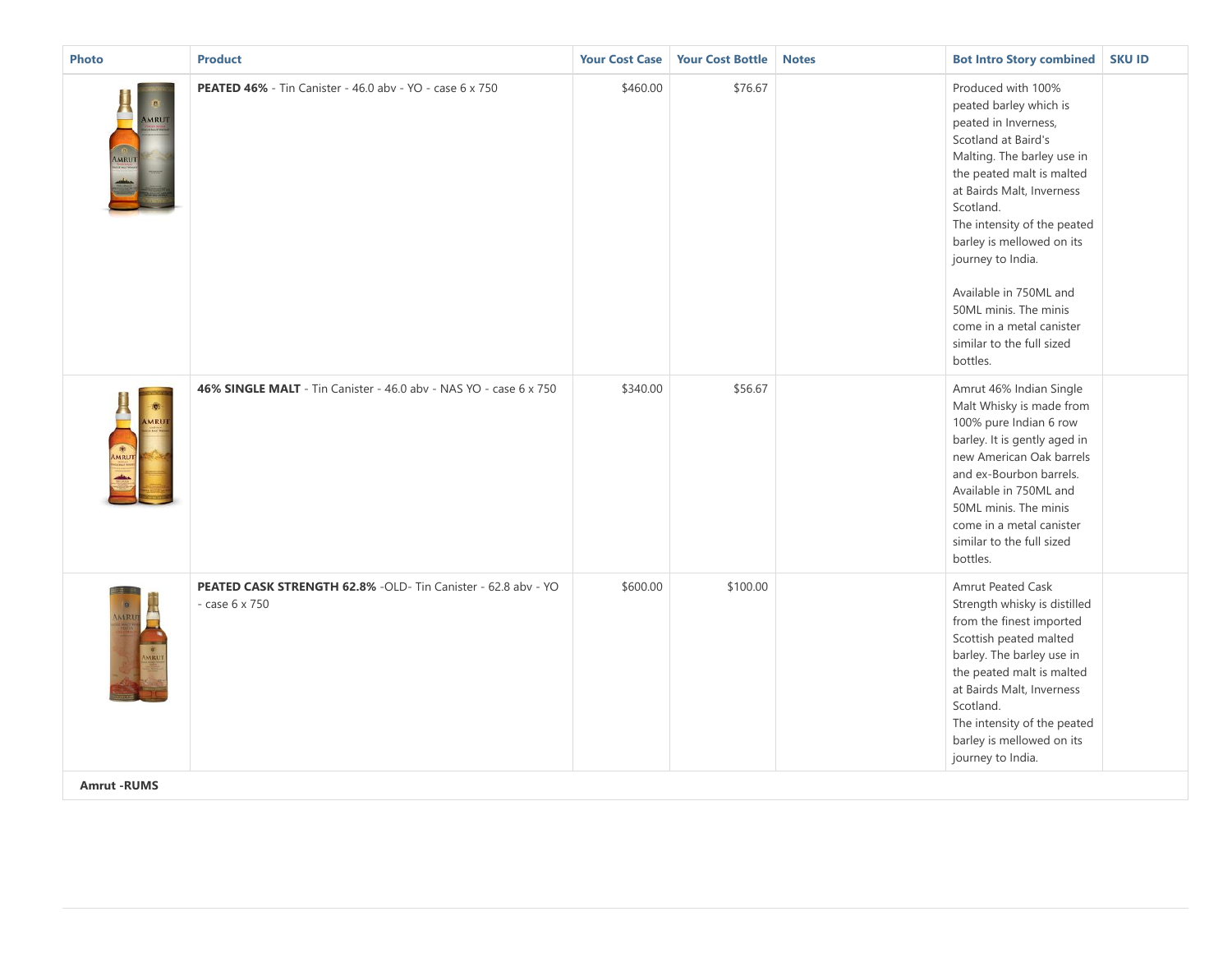| <b>Photo</b>         | <b>Product</b>                                                            | <b>Your Cost Case</b> | <b>Your Cost Bottle</b> | <b>Notes</b> | <b>Bot Intro Story combined</b>                                                                                                                                                                                                        | <b>SKU ID</b> |
|----------------------|---------------------------------------------------------------------------|-----------------------|-------------------------|--------------|----------------------------------------------------------------------------------------------------------------------------------------------------------------------------------------------------------------------------------------|---------------|
| Tung Tinder<br>Barne | <b>TWO INDIES RUM</b> - in a canister - 42.8 abv - NAS YO - case 12 x 750 | \$288.00              | \$24.00                 |              | A rare union of natural<br>Caribbean rums from the<br>Islands of Jamaica,<br>Barbados and Guyana,<br>married with Indian Pot<br>Still sugar cane (jaggery)<br>rum. Uniquely crafted for<br>premium cocktails or<br>savouring over ice. |               |
|                      | Amrut - Legendary Indian Single Malt Whisky LIMITED Editions              |                       |                         |              |                                                                                                                                                                                                                                        |               |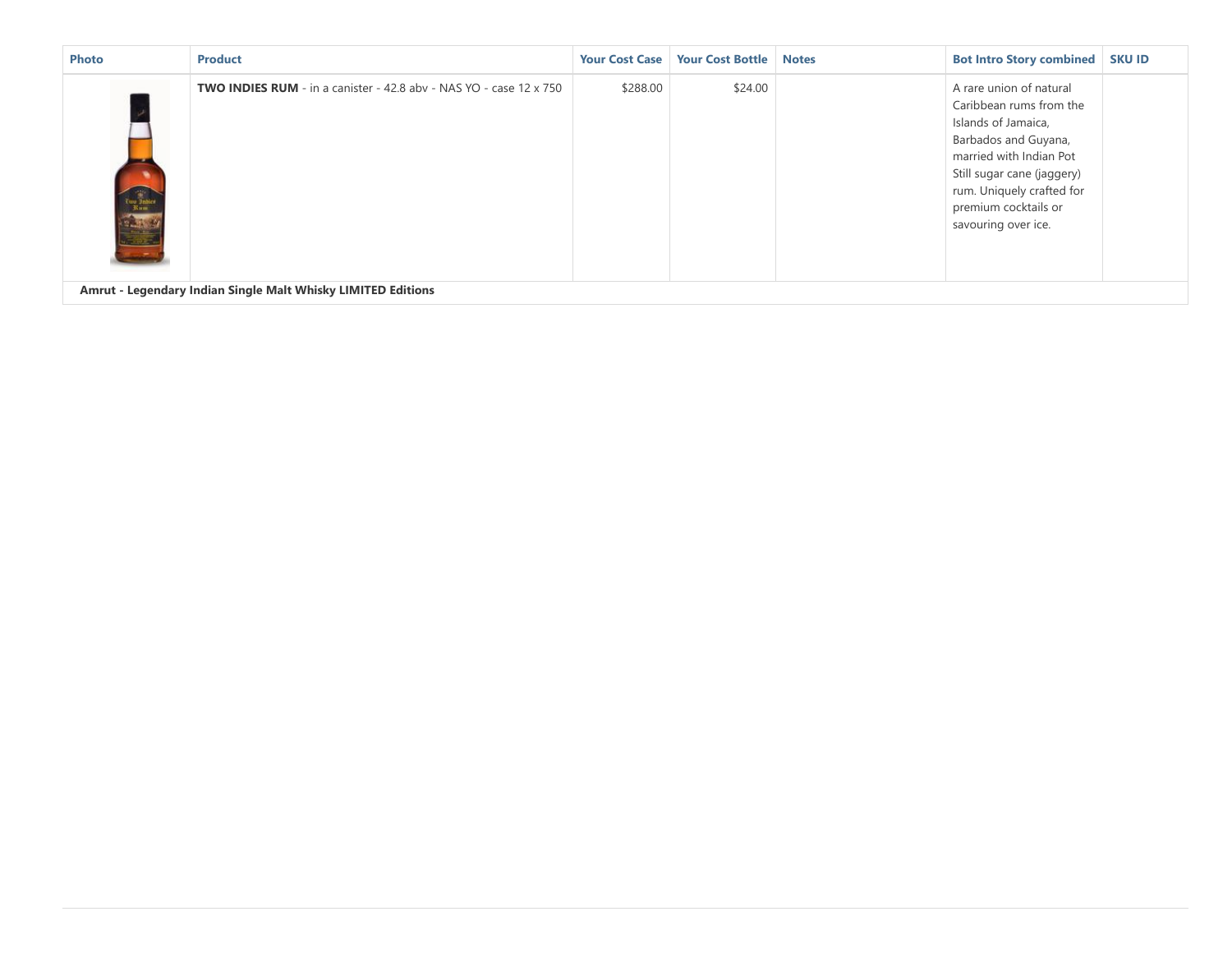| <b>Photo</b> | <b>Product</b>                                                                                         | <b>Your Cost Case</b> | <b>Your Cost Bottle</b> | <b>Notes</b> | <b>Bot Intro Story combined</b>                                                                                                                                                                                                                                                                                                                                                                                                                                                                                                                                                                                                                                                                                                                                                                                                                                                                                                                                                                                                                                                                                                       | <b>SKU ID</b> |
|--------------|--------------------------------------------------------------------------------------------------------|-----------------------|-------------------------|--------------|---------------------------------------------------------------------------------------------------------------------------------------------------------------------------------------------------------------------------------------------------------------------------------------------------------------------------------------------------------------------------------------------------------------------------------------------------------------------------------------------------------------------------------------------------------------------------------------------------------------------------------------------------------------------------------------------------------------------------------------------------------------------------------------------------------------------------------------------------------------------------------------------------------------------------------------------------------------------------------------------------------------------------------------------------------------------------------------------------------------------------------------|---------------|
|              | KADHAMBAM - Elegant Carton - 50.0 abv - YO - case 6 x 750<br>4 - MURRAY MCDAVID Inspired Scotch Whisky | \$864.00              | \$144.00                |              | Finished in 3 different<br>casks this complex whisky<br>is a marriage made in<br>heaven. 'KADHAMBAM' is<br>a Tamil word meaning<br>'combination' or 'mixture'.<br>True to its name, AMRUT<br>KADHAMBAM is a novel<br>Single Malt that combines<br>in itself Rum, Sherry and<br>Brandy notes.<br>A vatting of normal and<br>peated single malts aged<br>in ex-oloroso sherry casks<br>is then transferred for<br>finishing into brandy casks<br>Regular Single Malt is<br>further matured for further<br>periods in casks that we<br>previously used to mature<br>Rum (Ex-Amrut Rum Cask),<br>Sherry and Brandy (Ex-<br>Amrut Brandy Cask).<br>Subsequently, they are<br>married together on a<br>specific, proprietary ratio,<br>to achieve the right<br>balance, in refill bourbon<br>casks. In this process the<br>malt successively gains the<br>aroma and the notes of<br>Rum, Sherry and Brandy.<br>The result is a truly<br>gratifying mix of notes.<br>As a succession of subtle<br>and complex notes<br>unravel, AMRUT<br>KADHAMBAM is sure to<br>exhilarate your nose and<br>palate with a first-of-its-<br>kind experience. |               |

**Murray McDavid Benchmark**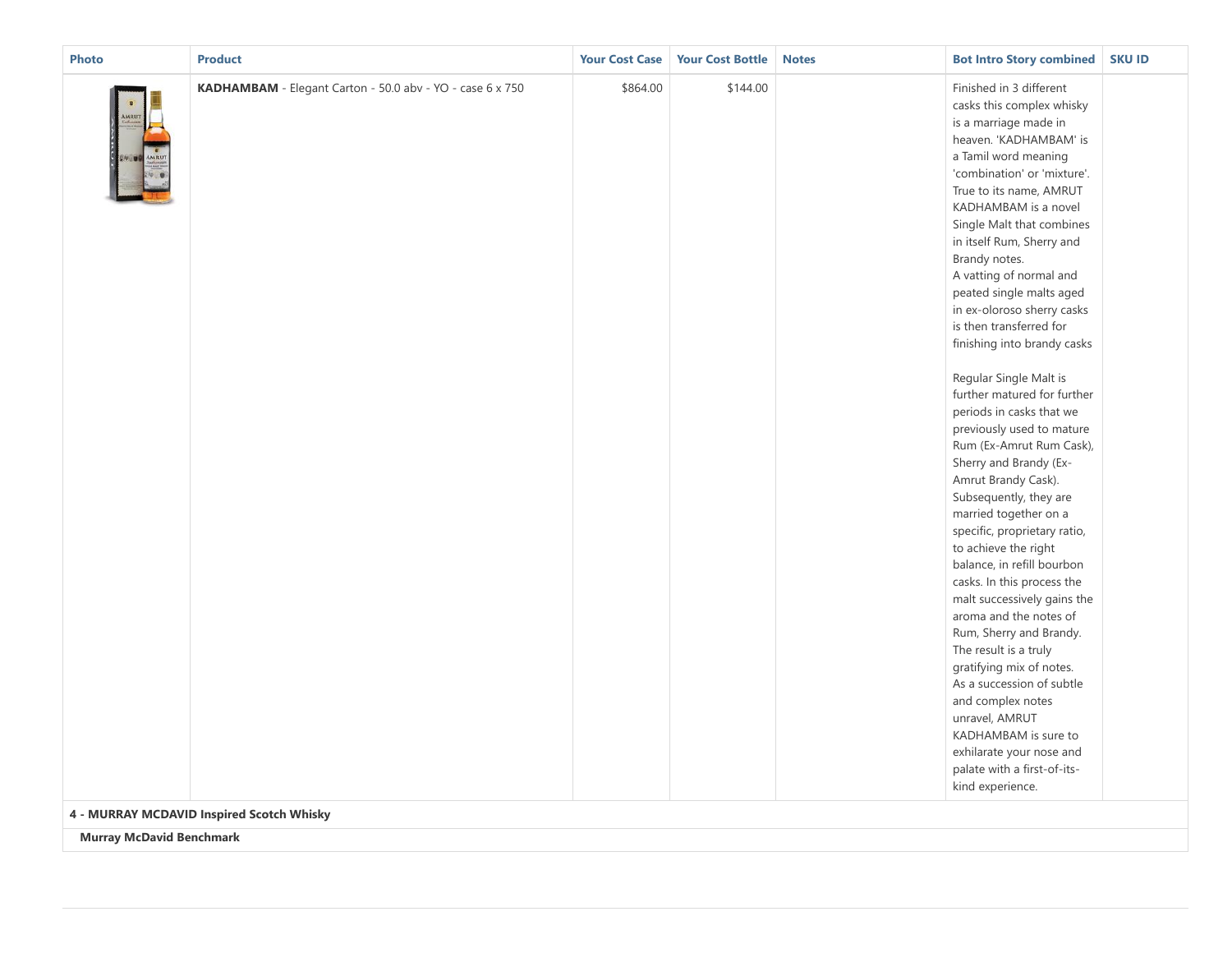| <b>Photo</b> | <b>Product</b>                                             | <b>Your Cost Case</b> | <b>Your Cost Bottle</b> | <b>Notes</b> | <b>Bot Intro Story combined</b>                                                                                                                                                                                                                                                                                                                                                                                                                                                                                                                                                                                                                                                                                                                                                                                                                                                                                        | <b>SKU ID</b> |
|--------------|------------------------------------------------------------|-----------------------|-------------------------|--------------|------------------------------------------------------------------------------------------------------------------------------------------------------------------------------------------------------------------------------------------------------------------------------------------------------------------------------------------------------------------------------------------------------------------------------------------------------------------------------------------------------------------------------------------------------------------------------------------------------------------------------------------------------------------------------------------------------------------------------------------------------------------------------------------------------------------------------------------------------------------------------------------------------------------------|---------------|
|              | <b>GLEN SCOTIA 25 YO</b> - 46.0 abv - 25 YO - case 6 x 750 | \$1,540.00            | \$256.67                |              | Limited Release, 315<br>bottles - From the once<br>vibrant whisky producing<br>region of Campbeltown,<br>Glen Scotia is one of a<br>handful of distilleries that<br>remain in operation today.<br>We present this powerful<br>Scotch whisky after<br>maturation in a fresh Pinot<br>Noir wine cask. This<br>coastal, maritime spirit was<br>initially filled into a refill<br>Sherry cask in 1991 to<br>mellow the spirit. The<br>Murray McDavid Whisky<br>Creations Team then<br>transferred the whisky into<br>a vibrant, freshly emptied<br>red wine barrique. This<br>very special finishing cask<br>had previously held Pinot<br>Noir wine from the famous<br>Burgundy wine region of<br>France. Over a decade, this<br>specially selected cask<br>from the famed Domaine<br>Leroy of Vosne-Romanée<br>has developed rich cherry<br>flavours, deep colour and<br>an extraordinary bold<br>character to this malt. |               |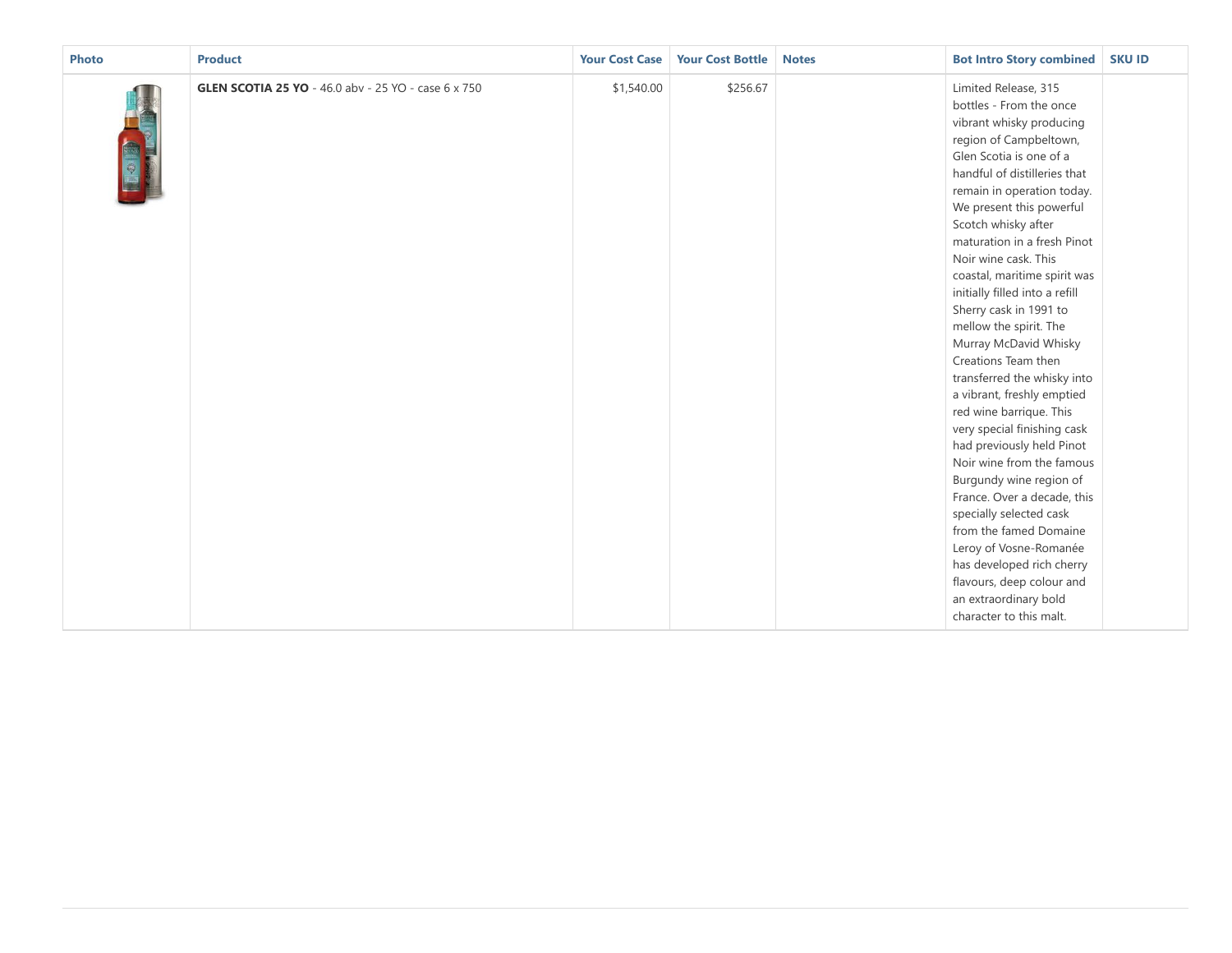| <b>Photo</b> | <b>Product</b>                                                    | <b>Your Cost Case</b> | <b>Your Cost Bottle</b> | <b>Notes</b> | <b>Bot Intro Story combined</b>                                                                                                                                                                                                                                                                                                                                                                                                                                                                                                                                                                                                                                                                                                                                                                                                                                                                                                                                                                                                                                                                                                                                                                                                       | <b>SKU ID</b> |
|--------------|-------------------------------------------------------------------|-----------------------|-------------------------|--------------|---------------------------------------------------------------------------------------------------------------------------------------------------------------------------------------------------------------------------------------------------------------------------------------------------------------------------------------------------------------------------------------------------------------------------------------------------------------------------------------------------------------------------------------------------------------------------------------------------------------------------------------------------------------------------------------------------------------------------------------------------------------------------------------------------------------------------------------------------------------------------------------------------------------------------------------------------------------------------------------------------------------------------------------------------------------------------------------------------------------------------------------------------------------------------------------------------------------------------------------|---------------|
|              | <b>CRAIGELLACHIE 8 YO</b> - 46.0 abv - 8 YO - case $6 \times 750$ | \$412.00              | \$68.67                 |              | Limited Release, 712<br>bottles. - The Craigellachie<br>Distillery is an unmissable<br>sight, with its traditional<br>pagoda and glass-walled<br>stillhouse in the heart of<br>Speyside. Proudly<br>displayed are their<br>handsome copper stills,<br>easily seen from the<br>outside, giving you an idea<br>of the power that makes<br>Scotch whisky. The<br>unusually heavy Speyside<br>spirit has been taken<br>through an unusual and<br>complicated maturation by<br>the Murray McDavid<br>Whisky Creations Team.<br>Starting life in a refill<br>American oak barrel, this<br>rich Speyside single malt<br>was split into three unique<br>and unusually sized casks.<br>30-gallon casks from the<br>Koval Distillery were<br>seasoned with rich,<br>flavoursome rum. Some of<br>the Craigellachie spirit was<br>then filled into these casks<br>to further mature. One of<br>Murray McDavid's<br>uniquely coopered<br>'Coleburn Drums' (casks<br>which resemble a bass<br>drum) was also seasoned<br>with 160 litres of rum<br>before being filled with the<br>remaining whisky. After a<br>brief maturation in these<br>unique casks, the spirit,<br>which had developed a<br>sweet, honied aroma, was<br>married and bottled. |               |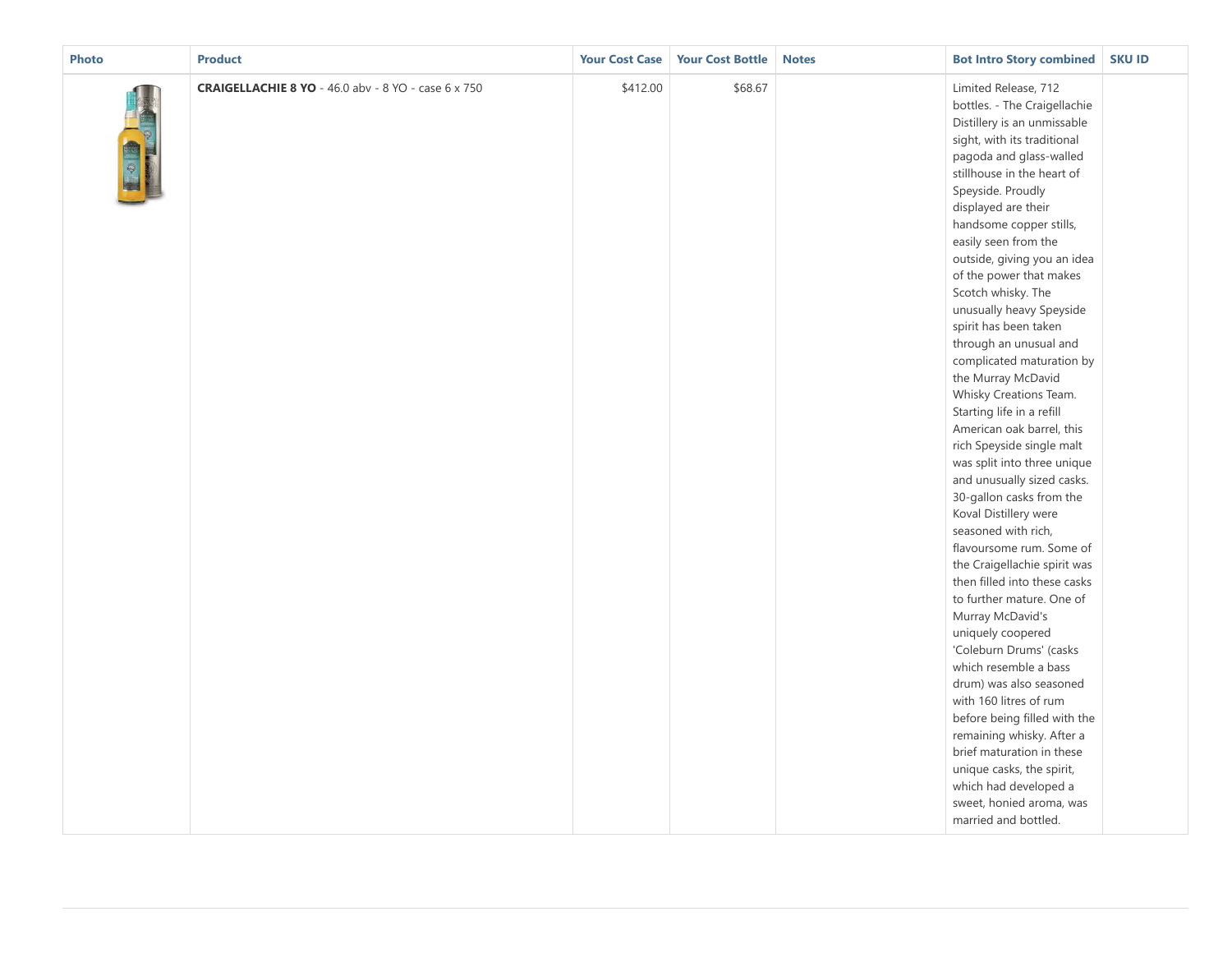| Photo                                             | <b>Product</b>                                        | <b>Your Cost Case</b> | <b>Your Cost Bottle</b> | <b>Notes</b> | <b>Bot Intro Story combined</b>                                                                                                                                                                                                                                                                                                                                                                                                                                                                                                                                                                                                                                                                                                                                                                                                                                                                                              | <b>SKU ID</b> |
|---------------------------------------------------|-------------------------------------------------------|-----------------------|-------------------------|--------------|------------------------------------------------------------------------------------------------------------------------------------------------------------------------------------------------------------------------------------------------------------------------------------------------------------------------------------------------------------------------------------------------------------------------------------------------------------------------------------------------------------------------------------------------------------------------------------------------------------------------------------------------------------------------------------------------------------------------------------------------------------------------------------------------------------------------------------------------------------------------------------------------------------------------------|---------------|
| <b>TOTAL</b><br><b>Murray McDavid The Vatting</b> | <b>BOWMORE 15YO</b> - 46.0 abv - 15 YO - case 6 x 750 | \$1,290.00            | \$215.00                |              | Limited Release - 935<br>bottles - This Bowmore<br>was originally matured in a<br>500-litre sherry cask to<br>give slow, gentle<br>maturation. The European<br>oak gives the spirit a soft<br>oaky spiciness and dried<br>fruit flavours. Founded in<br>1779, Bowmore is the<br>oldest working distillery on<br>the Isle of Islay. Its<br>delicately peated, well-<br>balanced spirit has been<br>an inspiration for many a<br>whisky lover for many<br>years. This Bowmore single<br>malt has been matured for<br>its final four years in a<br>fresh port pipe.<br>After seven years maturing<br>in the Sherry butt, the<br>Murray McDavid Whisky<br>Creations Team transferred<br>the whisky into a freshly<br>emptied first-fill Port wine<br>cask, or 'pipe'. The rich,<br>sweet, fruity Port gives<br>additional depth of flavour<br>and further increases the<br>smoky character of this<br>classic Islay peated malt. |               |
|                                                   |                                                       |                       |                         |              |                                                                                                                                                                                                                                                                                                                                                                                                                                                                                                                                                                                                                                                                                                                                                                                                                                                                                                                              |               |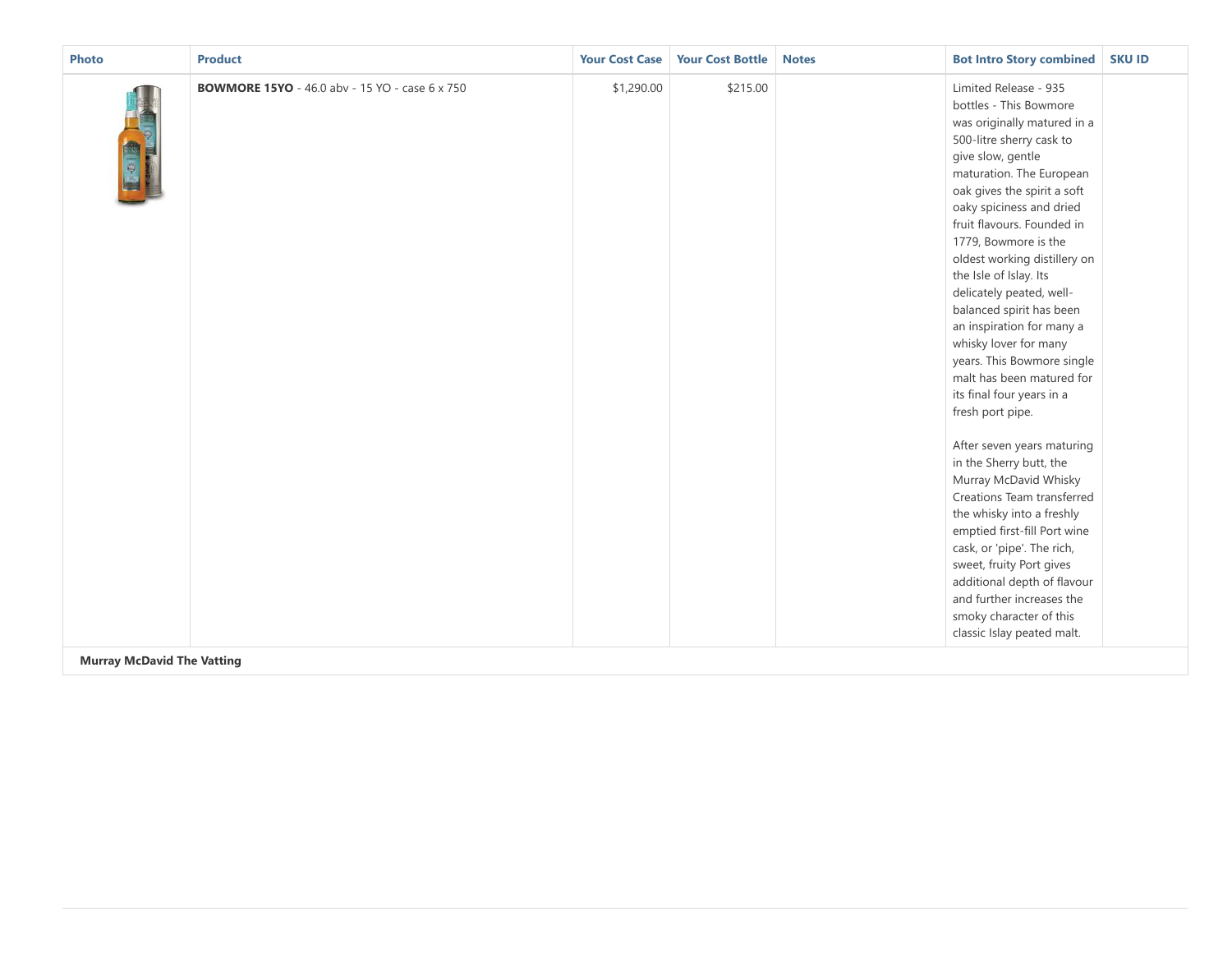| <b>Photo</b> | <b>Product</b>                                       | <b>Your Cost Case</b> | <b>Your Cost Bottle</b> | <b>Notes</b> | <b>Bot Intro Story combined</b>                                                                                                                                                                                                                                                                                                                                                                                                                                                                                                                                                                                                                                                                                                                                                                                                                                                                                                                                                                             | <b>SKU ID</b> |
|--------------|------------------------------------------------------|-----------------------|-------------------------|--------------|-------------------------------------------------------------------------------------------------------------------------------------------------------------------------------------------------------------------------------------------------------------------------------------------------------------------------------------------------------------------------------------------------------------------------------------------------------------------------------------------------------------------------------------------------------------------------------------------------------------------------------------------------------------------------------------------------------------------------------------------------------------------------------------------------------------------------------------------------------------------------------------------------------------------------------------------------------------------------------------------------------------|---------------|
|              | <b>PEATSIDE 6YO</b> - 46.0 abv - 6 YO - case 6 x 750 | \$372.00              | \$62.00                 |              | Bottled from 6 Casks,<br>Limited Release - Peatside<br>is a 'tea-spooned malt',<br>99.9% of one single malt<br>blended with just a tiny<br>drop of another. The<br>origins of the spirit will, of<br>course, remain a secret!<br>The serendipity of<br>blending gives rise to<br>wonderful creations.<br>Peatside is a vatting of<br>single malts from<br>unexpected origins,<br>matured in American oak<br>followed by freshly<br>emptied Port and PX casks.<br>This combination<br>showcases the flavours<br>shining from the barrels<br>collected from around<br>Europe.<br>The initial maturation in a<br>bourbon barrel gave a<br>light sweetness to soften<br>the peaty spirit. The<br>Whisky Creations Team<br>then split the 'Peatside'<br>spirit into two different<br>casks, one that had held<br>port wine and the other,<br>Pedro Ximénez Sherry.<br>After nearly two years in<br>the finishing casks, this<br>unusual spirit has<br>developed the perfect<br>balance between smoke<br>and oak. |               |

**Murray McDavid Benchmark**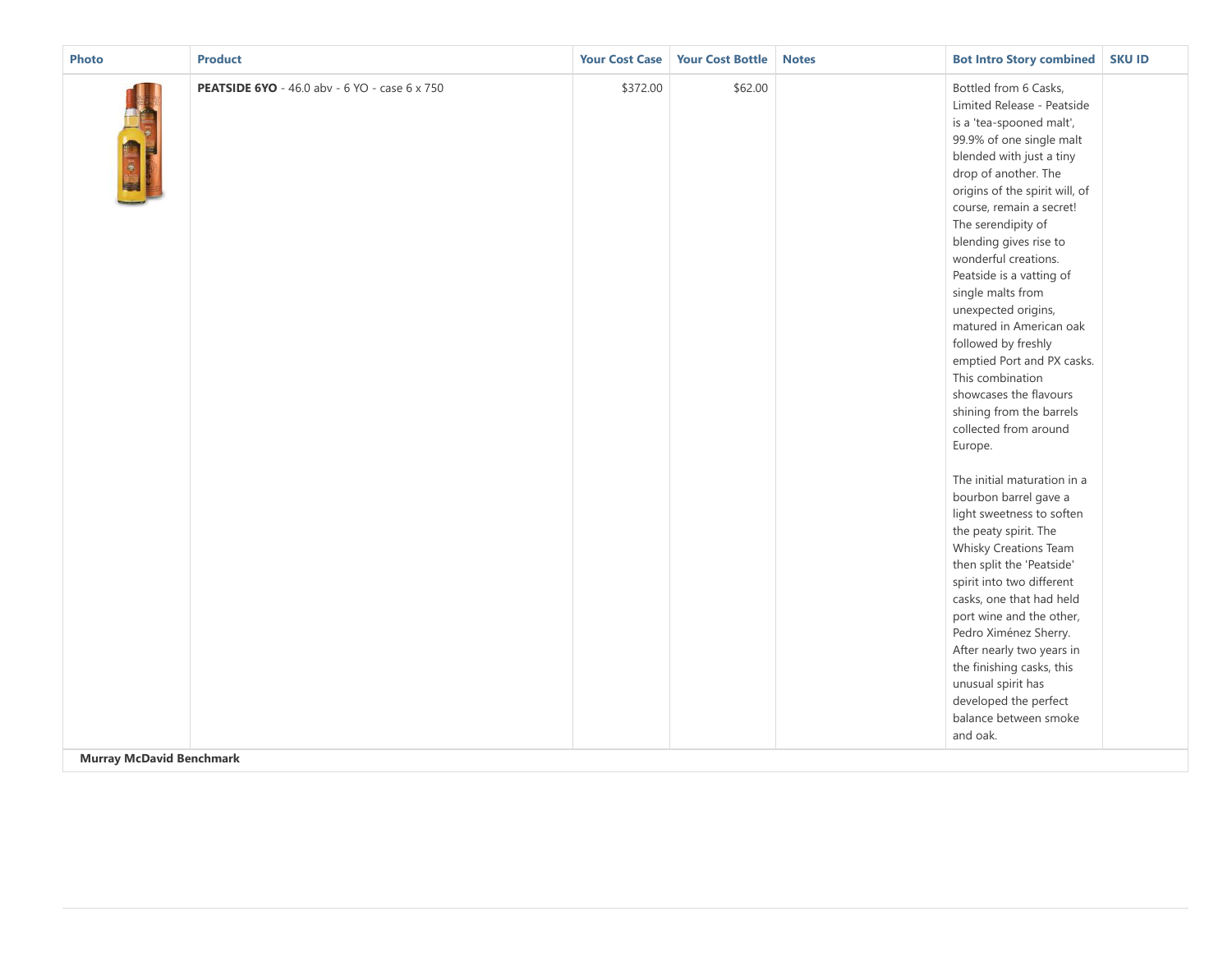| Photo                              | <b>Product</b>                                            | <b>Your Cost Case</b> | <b>Your Cost Bottle</b> | <b>Notes</b> | <b>Bot Intro Story combined</b>                                                                                                                                                                                                                                                                                                                                                                                                                                                                                                                                                                                                                                                                                                                                                                                                                                                                                             | <b>SKU ID</b> |
|------------------------------------|-----------------------------------------------------------|-----------------------|-------------------------|--------------|-----------------------------------------------------------------------------------------------------------------------------------------------------------------------------------------------------------------------------------------------------------------------------------------------------------------------------------------------------------------------------------------------------------------------------------------------------------------------------------------------------------------------------------------------------------------------------------------------------------------------------------------------------------------------------------------------------------------------------------------------------------------------------------------------------------------------------------------------------------------------------------------------------------------------------|---------------|
| <b>Murray McDavid Mission Gold</b> | <b>FETTERCAIN 19 YO</b> - 46.0 aby - 19 YO - case 6 x 750 | \$1,030.00            | \$171.67                |              | Limited Release, 296<br>bottles - After seventeen<br>years maturing in a refill<br>American oak cask,<br>Fettercairn was selected by<br>Murray McDavid's Whisky<br>Creations Team for<br>finishing in a fresh<br>bourbon cask. The highly<br>active American oak has<br>given the Fettercairn spirit<br>sweet vanilla and spicy<br>notes. Set in the foothills<br>of the Cairngorm<br>Mountains, Fettercairn is a<br>traditional distillery<br>producing a full-bodied<br>single malt. The<br>picturesque distillery is<br>one of the few active stills<br>in the eastern Highlands of<br>Scotland. This classic malt<br>has been guided through a<br>series of bourbon barrels.<br>This showcases the unique<br>character of the Fettercairn<br>spirit, as well as the quality<br>of the casks available at<br>Murray McDavid's<br>traditional Victorian<br>dunnage warehouse a the<br>Coleburn Distillery in<br>Speyside. |               |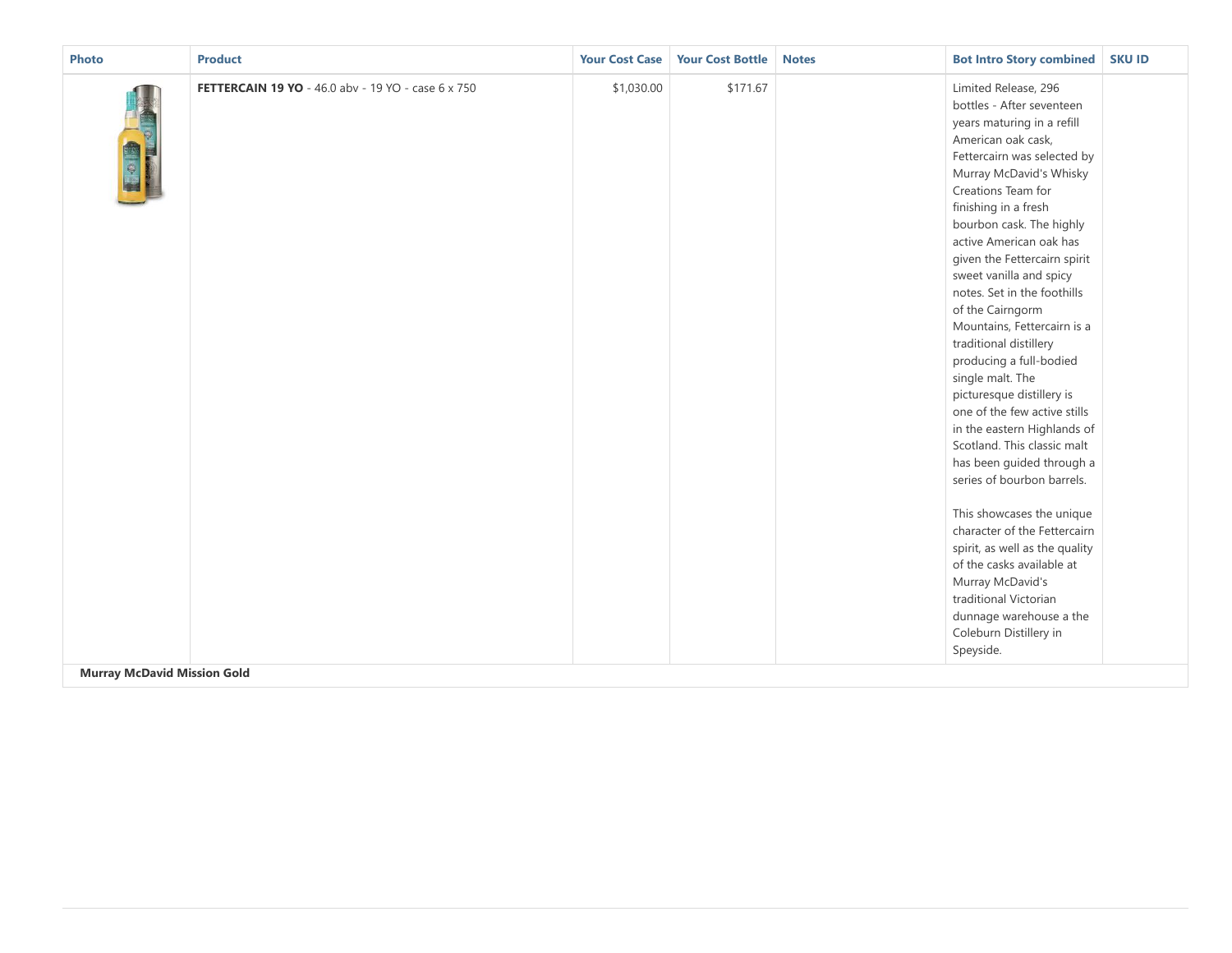| <b>Photo</b>                                           | <b>Product</b>                                                                            | <b>Your Cost Case</b> | <b>Your Cost Bottle</b> | <b>Notes</b> | <b>Bot Intro Story combined</b>                                                                                                                                                                                                                                                                                                                                                                                                                                                                                                                                                                                                                                                                                                                                                                  | <b>SKU ID</b> |
|--------------------------------------------------------|-------------------------------------------------------------------------------------------|-----------------------|-------------------------|--------------|--------------------------------------------------------------------------------------------------------------------------------------------------------------------------------------------------------------------------------------------------------------------------------------------------------------------------------------------------------------------------------------------------------------------------------------------------------------------------------------------------------------------------------------------------------------------------------------------------------------------------------------------------------------------------------------------------------------------------------------------------------------------------------------------------|---------------|
| <b>The Manu</b><br><b>Murray McDavid Crafted Blend</b> | MORTLACH 19 YO - Cask Chateau Talbot Bordeaux - 1997 - 50.4 abv<br>- 19 YO - case 6 x 750 | \$1,680.00            | \$280.00                |              | Limited Release, 238<br>bottles - In 1823, Mortlach<br>was the first licensed<br>distillery in Dufftown and<br>was built around the<br>abbey which gives it its<br>name. They distill a<br>complicated 2.81 times<br>which creates their<br>signature robust and fruity<br>expression. Mortlach is<br>matured for nineteen years<br>in a refill bourbon cask,<br>which slowly adds<br>complexity to the<br>character of this unique<br>Spyside whisky. It is further<br>matured for two months in<br>a European oak cask that<br>had held Chateaux Talbot's<br>famous Bordeaux Cru-<br>classified red wine. The<br>French red wine barrique<br>was chosen especially by<br>Murray McDavid's Whisky<br>Creations Team to add<br>fresh fruit flavours to this<br>rich, full-bodied malt<br>whisky. |               |
|                                                        |                                                                                           |                       |                         |              |                                                                                                                                                                                                                                                                                                                                                                                                                                                                                                                                                                                                                                                                                                                                                                                                  |               |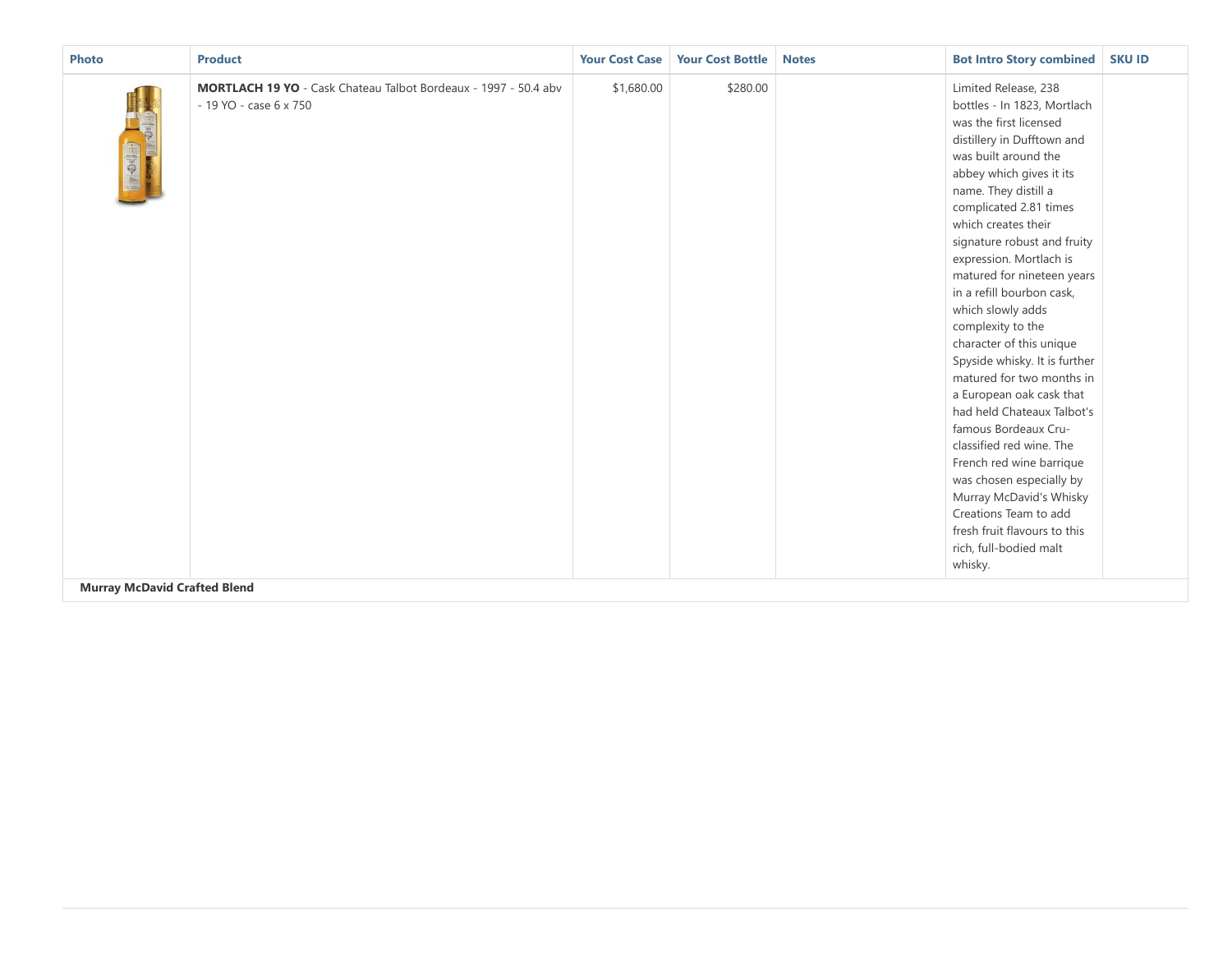| <b>Photo</b>                                          | <b>Product</b>                                           |          | <b>Your Cost Case   Your Cost Bottle  </b> | <b>Notes</b> | <b>Bot Intro Story combined   SKU ID</b>                                                                                                                                                                                                                                                                                                                                                                                                                                                                                                                                                                                                                                                                                                                                                                                                                                                                                                                                                                                                                                                                                                               |  |
|-------------------------------------------------------|----------------------------------------------------------|----------|--------------------------------------------|--------------|--------------------------------------------------------------------------------------------------------------------------------------------------------------------------------------------------------------------------------------------------------------------------------------------------------------------------------------------------------------------------------------------------------------------------------------------------------------------------------------------------------------------------------------------------------------------------------------------------------------------------------------------------------------------------------------------------------------------------------------------------------------------------------------------------------------------------------------------------------------------------------------------------------------------------------------------------------------------------------------------------------------------------------------------------------------------------------------------------------------------------------------------------------|--|
| <b>Hold Hold</b><br><b>Murray McDavid The Vatting</b> | <b>ORDHA MEAS 13YO</b> - 46.0 abv - 13 YO - case 6 x 750 | \$300.00 | \$50.00                                    |              | Bottled from 2 Casks,<br>Limited Release 742<br>bottles - Òrdha Meas has<br>been crafted from first-<br>class single malt and single<br>grain whiskies including<br>Highland Park, Glenrothes,<br>Glengoyne, Port Dundas<br>and Cameronbridge. After<br>marrying together, these<br>spirits were left to rest in<br>Sherry casks, at Murray<br>McDavid's traditional<br>dunnage warehouses at<br>Coleburn Distillery.<br>Òrdha Meas is a sweet,<br>fruity, creamy blend of<br>malt and grain whiskies<br>from active and closed<br>distilleries from across all<br>five whisky producing<br>regions of Scotland. A<br>classic maturation, each<br>spirit was initially aged<br>separately in bourbon<br>barrels and then blended<br>after more than ten years<br>in the warehouse. The<br>Whisky Creations Team<br>then used European oak<br>sherry casks to mature<br>whiskies together for a few<br>more years. This allowed<br>the malts and grains to<br>integrate and work in<br>harmony with one another.<br>Òrdha Meas showcases<br>the Whisky Creations<br>Team's skill not only in the<br>art of maturation, but also<br>the art of blending. |  |